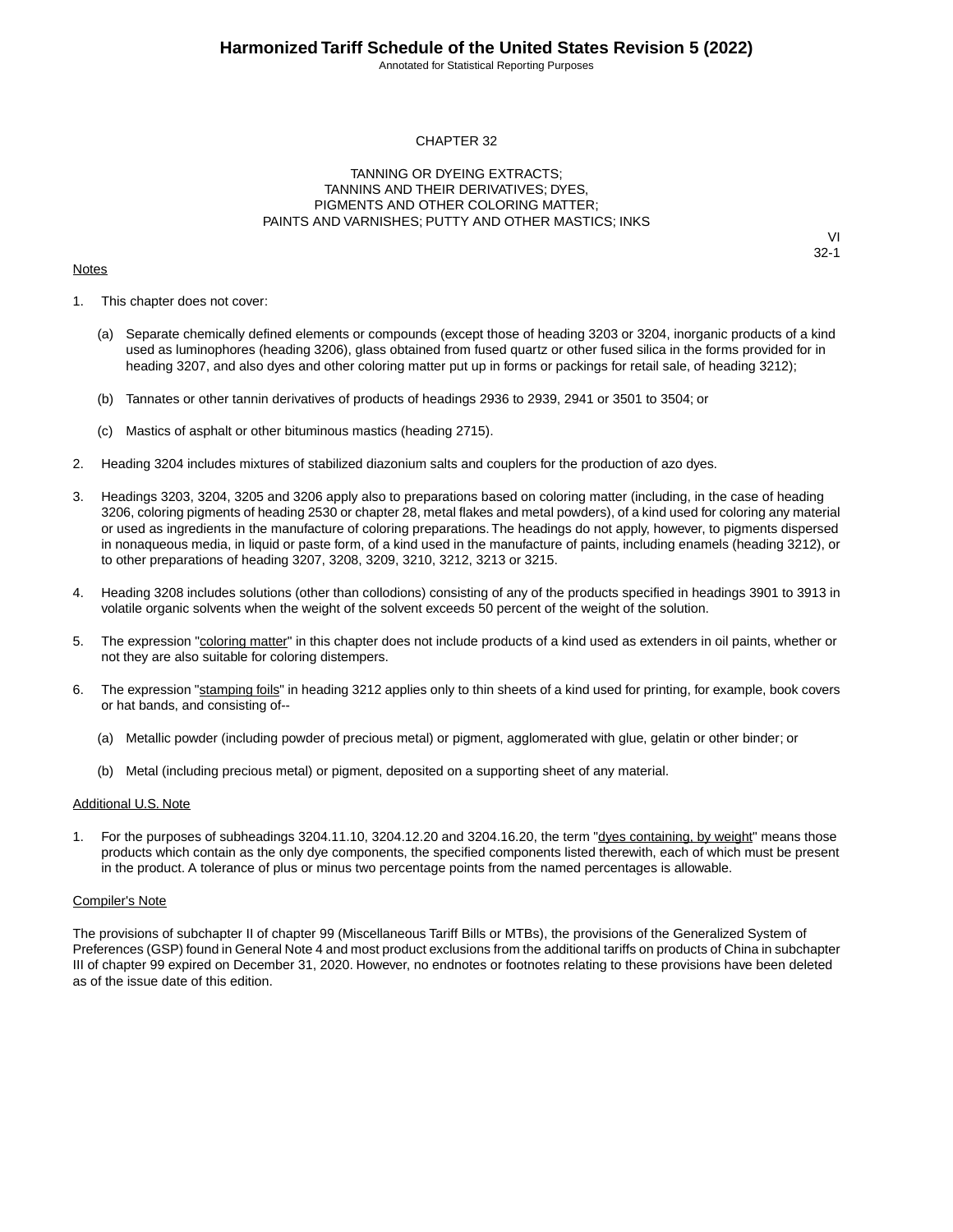Annotated for Statistical Reporting Purposes

| Heading/                 | Stat.       |                                                                                                                         | Unit                  |         | <b>Rates of Duty</b>                                 |                |
|--------------------------|-------------|-------------------------------------------------------------------------------------------------------------------------|-----------------------|---------|------------------------------------------------------|----------------|
| Subheading               | Suf-<br>fix | <b>Article Description</b>                                                                                              | of<br>Quantity        |         |                                                      | $\overline{2}$ |
| 3201                     |             | Tanning extracts of vegetable origin;                                                                                   |                       | General | Special                                              |                |
|                          |             | tannins and their salts, ethers, esters and other derivatives:                                                          |                       |         |                                                      |                |
| 3201.10.00 00            |             |                                                                                                                         | kg Free <sup>1/</sup> |         |                                                      | Free           |
| 3201.20.00 00            |             |                                                                                                                         | kg Free <sup>1/</sup> |         |                                                      | Free           |
|                          |             | Other:                                                                                                                  |                       |         |                                                      |                |
| 3201.90<br>3201.90.10 00 |             | Tannic acid, containing by weight 50 percent or more                                                                    |                       |         |                                                      |                |
|                          |             |                                                                                                                         | kg 1.5% <sup>1/</sup> |         | Free (A, AU, BH, CL, 8%                              |                |
|                          |             |                                                                                                                         |                       |         | CO, D, E, IL, JO,                                    |                |
|                          |             |                                                                                                                         |                       |         | KR, MA, OM, P,                                       |                |
|                          |             |                                                                                                                         |                       |         | PA, PE, S, SG)                                       |                |
| 3201.90.25 00            |             | Extracts of canaigre, chestnut, curupay, divi-divi,                                                                     |                       |         |                                                      |                |
|                          |             | eucalyptus, gambier, hemlock, larch, mangrove,<br>myrobalan, oak, sumac, tara, urunday or valonia kg Free <sup>1/</sup> |                       |         |                                                      | Free           |
|                          |             |                                                                                                                         |                       |         |                                                      |                |
| 3201.90.50 00            |             |                                                                                                                         | kg 3.1% <sup>1/</sup> |         | Free (A, AU, BH, CL, 15%                             |                |
|                          |             |                                                                                                                         |                       |         | CO, D, E, IL, JO,<br>KR, MA, OM, P,                  |                |
|                          |             |                                                                                                                         |                       |         | PA, PE, S, SG)                                       |                |
| 3202                     |             | Synthetic organic tanning substances; inorganic tanning                                                                 |                       |         |                                                      |                |
|                          |             | substances; tanning preparations, whether or not containing                                                             |                       |         |                                                      |                |
|                          |             | natural tanning substances; enzymatic preparations for                                                                  |                       |         |                                                      |                |
|                          |             | pre-tanning:                                                                                                            |                       |         |                                                      |                |
| 3202.10                  |             | Synthetic organic tanning substances:                                                                                   |                       |         |                                                      |                |
| 3202.10.10 00            |             |                                                                                                                         |                       |         | Free (A, AU, BH, CL, 15.4¢/kg +<br>CO, D, E, IL, JO, | 48.5%          |
|                          |             |                                                                                                                         |                       |         | KR, MA, OM, P,                                       |                |
|                          |             |                                                                                                                         |                       |         | PA, PE, S, SG)                                       |                |
| 3202.10.50 00            |             |                                                                                                                         | kg 6.5% <sup>1/</sup> |         | Free (A+, AU, BH,                                    | 41.5%          |
|                          |             |                                                                                                                         |                       |         | CL, CO, D, E, IL,                                    |                |
|                          |             |                                                                                                                         |                       |         | JO, KR, MA, OM,                                      |                |
|                          |             |                                                                                                                         |                       |         | P, PA, PE, S, SG)                                    |                |
| 3202.90<br>3202.90.10 00 |             | Other:                                                                                                                  |                       |         |                                                      | 25%            |
|                          |             |                                                                                                                         |                       |         |                                                      |                |
| 3202.90.50 00            |             |                                                                                                                         |                       |         | Free (A, AU, BH, CL, 25%<br>CO, D, E, IL, JO,        |                |
|                          |             |                                                                                                                         |                       |         | KR, MA, OM, P,                                       |                |
|                          |             |                                                                                                                         |                       |         | PA, PE, S, SG)                                       |                |
| 3203.00                  |             | Coloring matter of vegetable or animal origin (including dyeing                                                         |                       |         |                                                      |                |
|                          |             | extracts but excluding animal black), whether or not chemically                                                         |                       |         |                                                      |                |
|                          |             | defined; preparations as specified in note 3 to this chapter                                                            |                       |         |                                                      |                |
| 3203.00.10 00            |             | based on coloring matter of vegetable or animal origin:<br>Annato, archil, cochineal, cudbear, litmus, logwood and      |                       |         |                                                      |                |
|                          |             |                                                                                                                         | kg Free <sup>1/</sup> |         |                                                      | Free           |
|                          |             |                                                                                                                         |                       |         |                                                      |                |
| 3203.00.30 00            |             | Mixtures of 3,4-dihydroxyphenyl-2,4,6-trihydroxy-<br>phenylmethanone and 2-(2,4-dihydroxyphenyl)-3,5,7-                 |                       |         |                                                      |                |
|                          |             |                                                                                                                         |                       |         |                                                      | 15%            |
|                          |             |                                                                                                                         |                       |         |                                                      |                |
| 3203.00.80 00            |             |                                                                                                                         | kg 3.1% <sup>2/</sup> |         | Free (A, AU, BH, CL, 15%<br>CO, D, E, IL, JO, K,     |                |
|                          |             |                                                                                                                         |                       |         | KR, MA, OM, P,                                       |                |
|                          |             |                                                                                                                         |                       |         | PA, PE, S, SG)                                       |                |
|                          |             |                                                                                                                         |                       |         |                                                      |                |
|                          |             |                                                                                                                         |                       |         |                                                      |                |
|                          |             |                                                                                                                         |                       |         |                                                      |                |
|                          |             |                                                                                                                         |                       |         |                                                      |                |
|                          |             |                                                                                                                         |                       |         |                                                      |                |
|                          |             |                                                                                                                         |                       |         |                                                      |                |
|                          |             |                                                                                                                         |                       |         |                                                      |                |
|                          |             |                                                                                                                         |                       |         |                                                      |                |
|                          |             |                                                                                                                         |                       |         |                                                      |                |
|                          |             |                                                                                                                         |                       |         |                                                      |                |
|                          |             |                                                                                                                         |                       |         |                                                      |                |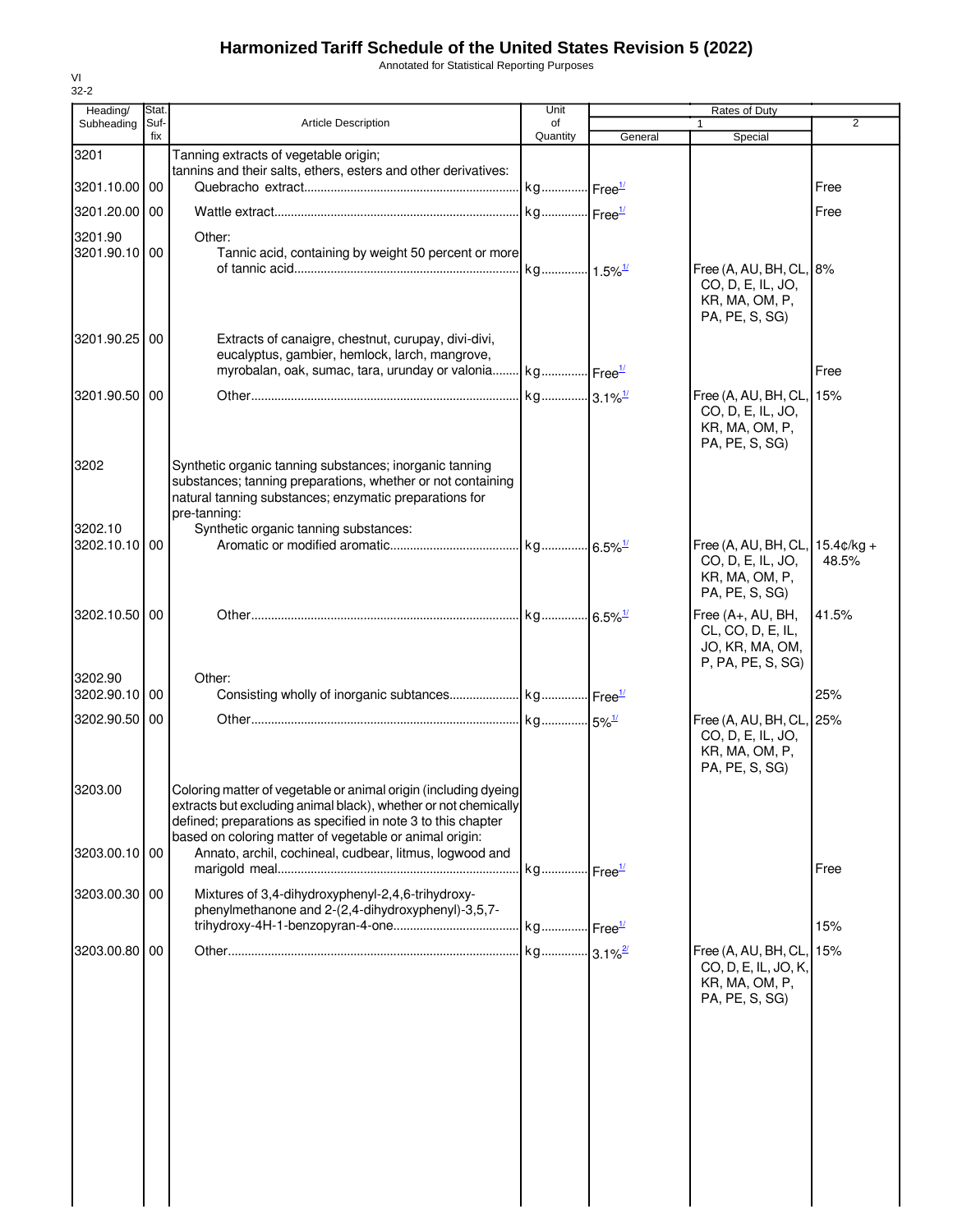Annotated for Statistical Reporting Purposes

| Heading/                         | Stat.       |                                                                                                                                                                                                                                                                                                                                                                                                                                                                                                                                                                                                                                                                                                                                                                                                                                                                                                                                                                                                                                                                                                                                                                                                                                                                                                                                                                                                                                                                                                                                                                                                                                                                                                                                                                                                                   | Unit           |         | Rates of Duty                                                                                                          |                |
|----------------------------------|-------------|-------------------------------------------------------------------------------------------------------------------------------------------------------------------------------------------------------------------------------------------------------------------------------------------------------------------------------------------------------------------------------------------------------------------------------------------------------------------------------------------------------------------------------------------------------------------------------------------------------------------------------------------------------------------------------------------------------------------------------------------------------------------------------------------------------------------------------------------------------------------------------------------------------------------------------------------------------------------------------------------------------------------------------------------------------------------------------------------------------------------------------------------------------------------------------------------------------------------------------------------------------------------------------------------------------------------------------------------------------------------------------------------------------------------------------------------------------------------------------------------------------------------------------------------------------------------------------------------------------------------------------------------------------------------------------------------------------------------------------------------------------------------------------------------------------------------|----------------|---------|------------------------------------------------------------------------------------------------------------------------|----------------|
| Subheading                       | Suf-<br>fix | <b>Article Description</b>                                                                                                                                                                                                                                                                                                                                                                                                                                                                                                                                                                                                                                                                                                                                                                                                                                                                                                                                                                                                                                                                                                                                                                                                                                                                                                                                                                                                                                                                                                                                                                                                                                                                                                                                                                                        | of<br>Quantity | General | Special                                                                                                                | $\overline{2}$ |
| 3204<br>3204.11<br>3204.11.10 00 |             | Synthetic organic coloring matter, whether or not chemically<br>defined; preparations as specified in note 3 to this chapter<br>based on synthetic organic coloring matter; synthetic organic<br>products of a kind used as fluorescent brightening agents or<br>as luminophores, whether or not chemically defined:<br>Synthetic organic coloring matter and preparations based<br>thereon as specified in note 3 to this chapter:<br>Disperse dyes and preparations based thereon:<br>Disperse blue 19, 26, 26:1, 35, 55, 56, 58, 72, 73,<br>79, 83, 84, 93, 95, 122, 125, 126, 128, 148, 154,<br>165, 180, 183, 185, 200, 284, 285, 288, 289, 295,<br>296; Disperse brown 19; Disperse green 9;<br>Disperse orange 7, 13, 20, 31, 32, 42, 47, 48, 54,<br>56, 60, 63, 70, 80, 96, 127, 137, 139; Disperse<br>red 44, 46, 72, 73, 90, 93, 107, 118, 121, 122,<br>131, 133, 134, 151, 169, 184, 185, 202, 203, 224,<br>277, 278, 279, 282, 288, 303, 310; Disperse violet<br>23, 33, 35, 48, 57, 63; Disperse yellow 13, 44, 58,<br>63, 65, 82, 85, 91, 107, 119, 122, 124, 126, 139,<br>182, 183, 184, 202, 204; Dyes containing, by<br>weight-- 12.7 percent Disperse Yellow 1, 32.3<br>percent Disperse Orange 1, 19.8 percent Disperse<br>Blue 35, and 35.2 percent Disperse Blue 3; Dyes<br>containing, by weight-- 39.0 percent Disperse<br>Yellow 39, 28.0 percent Disperse Orange 25, and<br>33.0 percent Disperse Violet 27; Dyes containing,<br>by weight-- 89.4 percent Disperse Violet 27, and<br>10.6 percent Disperse Green 9; Dyes containing,<br>by weight-- 67.7 percent Disperse Blue 35, 14.2<br>percent Disperse Yellow 1, and 18.1 percent<br>Disperse Orange 1; Dyes containing, by weight--<br>74.3 percent Disperse Blue 285, 18.0 percent<br>Disperse Brown 19, and 7.7 percent Disperse |                |         | Free (A+, AU, BH,<br>CL, CO, D, E, IL,                                                                                 | 52.5%          |
| 3204.11.15 00                    |             |                                                                                                                                                                                                                                                                                                                                                                                                                                                                                                                                                                                                                                                                                                                                                                                                                                                                                                                                                                                                                                                                                                                                                                                                                                                                                                                                                                                                                                                                                                                                                                                                                                                                                                                                                                                                                   |                |         | JO, KR, MA, OM,<br>P, PA, PE, S, SG)<br>Free (A+, AU, BH,<br>CL, CO, D, E, IL,<br>JO, KR, MA, OM,<br>P, PA, PE, S, SG) | 51.9%          |
| 3204.11.18 00                    |             | N-[2-[(2,6-Dicyano-4-methylphenylazo]-5-<br>(diethylamino)-phenyl] methanesulfonamide; and<br>N-[2-[2,6-Dicyano-4-methylphenylazo]-5-<br>(di-1-propylamino) phenyl]methanesulfonamide kg Free <sup>1/</sup>                                                                                                                                                                                                                                                                                                                                                                                                                                                                                                                                                                                                                                                                                                                                                                                                                                                                                                                                                                                                                                                                                                                                                                                                                                                                                                                                                                                                                                                                                                                                                                                                       |                |         |                                                                                                                        | 63.5%          |
| 3204.11.35 00                    |             | Other:<br>Products described in additional U.S. note 3                                                                                                                                                                                                                                                                                                                                                                                                                                                                                                                                                                                                                                                                                                                                                                                                                                                                                                                                                                                                                                                                                                                                                                                                                                                                                                                                                                                                                                                                                                                                                                                                                                                                                                                                                            |                |         | Free (A+, AU, BH,<br>CL, CO, D, E, IL,<br>JO, KR, MA, OM,<br>P, PA, PE, S, SG)                                         | 63.5%          |
| 3204.11.50 00                    |             |                                                                                                                                                                                                                                                                                                                                                                                                                                                                                                                                                                                                                                                                                                                                                                                                                                                                                                                                                                                                                                                                                                                                                                                                                                                                                                                                                                                                                                                                                                                                                                                                                                                                                                                                                                                                                   |                |         | Free (A+, AU, BH,<br>CL, CO, D, E, IL,<br>JO, KR, MA, OM,<br>P, PA, PE, S, SG)                                         | 63.5%          |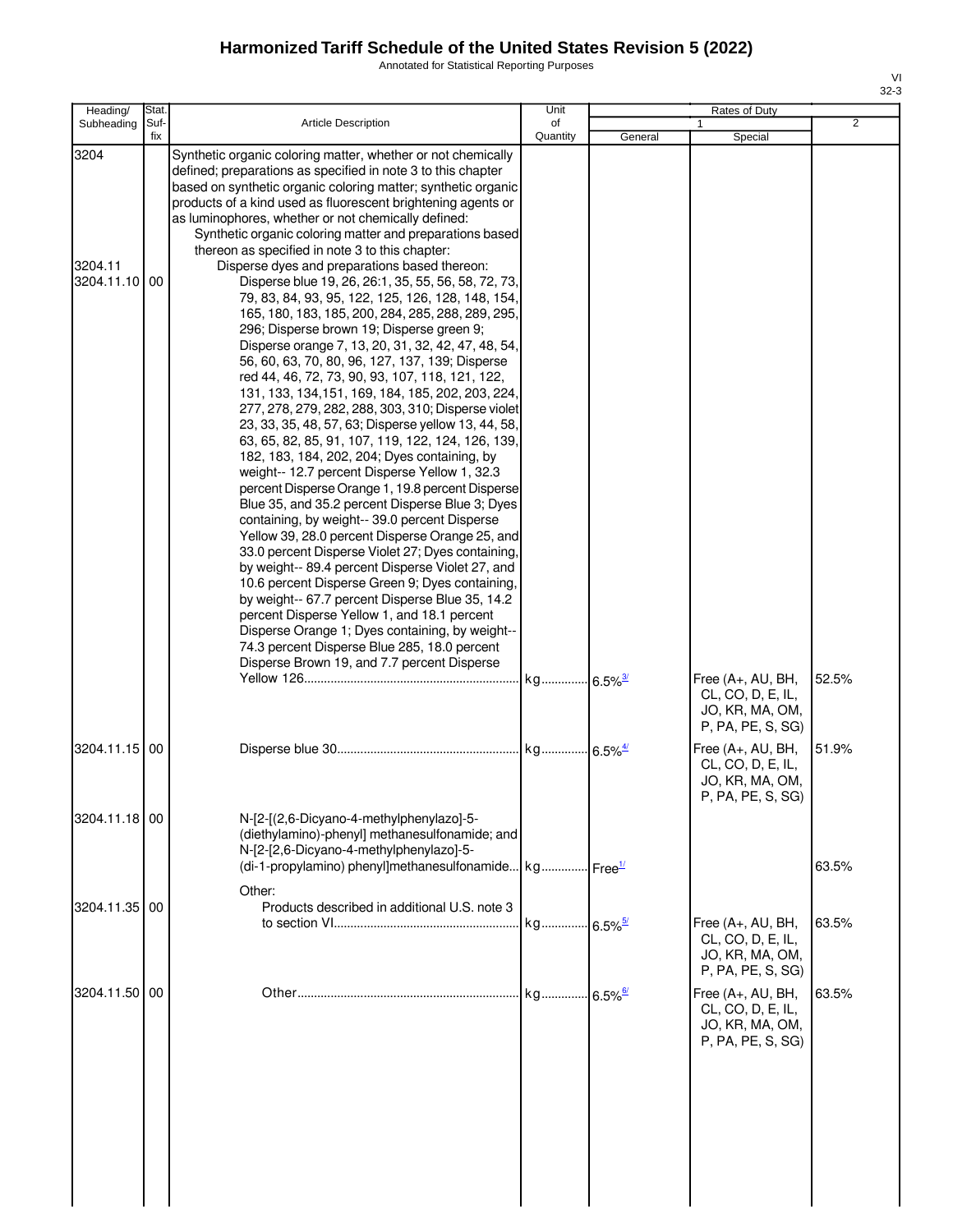Annotated for Statistical Reporting Purposes

| Heading/      | Stat.       |                                                                                                                                                                                                                                                                                                                                                                                         | Unit           |         | Rates of Duty                                                                  |                |
|---------------|-------------|-----------------------------------------------------------------------------------------------------------------------------------------------------------------------------------------------------------------------------------------------------------------------------------------------------------------------------------------------------------------------------------------|----------------|---------|--------------------------------------------------------------------------------|----------------|
| Subheading    | Suf-<br>fix | Article Description                                                                                                                                                                                                                                                                                                                                                                     | of<br>Quantity | General | 1<br>Special                                                                   | $\overline{2}$ |
| 3204 (con.)   |             | Synthetic organic coloring matter, whether or not chemically<br>defined; preparations as specified in note 3 to this chapter<br>based on synthetic organic coloring matter; synthetic organic<br>products of a kind used as fluorescent brightening agents or<br>as luminophores, whether or not chemically defined: (con.)<br>Synthetic organic coloring matter and preparations based |                |         |                                                                                |                |
| 3204.12       |             | thereon as specified in note 3 to this chapter: (con.)<br>Acid dyes, whether or not premetallized, and<br>preparations based thereon; mordant dyes and<br>preparations based thereon:                                                                                                                                                                                                   |                |         |                                                                                |                |
| 3204.12.05 00 |             |                                                                                                                                                                                                                                                                                                                                                                                         |                |         |                                                                                | 72%            |
| 3204.12.13 00 |             |                                                                                                                                                                                                                                                                                                                                                                                         |                |         |                                                                                | 51%            |
| 3204.12.17    | 00          | Acid black 31, 50, 94, 129; Acid blue 54, 127, 129,<br>143; Acid brown 44, 46, 48, 58, 188, 189; Acid<br>green 40; Acid red 130, 145, 174, 211; Acid violet<br>31, 41, 48; Acid yellow 2, 75; Mordant black 8;                                                                                                                                                                          |                |         |                                                                                |                |
|               |             | Mordant green 47; andMordant red 17, 27 kg 6.5% <sup>1/</sup>                                                                                                                                                                                                                                                                                                                           |                |         | Free (A+, AU, BH,<br>CL, CO, D, E, IL,<br>JO, KR, MA, OM,<br>P, PA, PE, S, SG) | 51%            |
|               |             |                                                                                                                                                                                                                                                                                                                                                                                         |                |         |                                                                                |                |
|               |             |                                                                                                                                                                                                                                                                                                                                                                                         |                |         |                                                                                |                |
|               |             |                                                                                                                                                                                                                                                                                                                                                                                         |                |         |                                                                                |                |
|               |             |                                                                                                                                                                                                                                                                                                                                                                                         |                |         |                                                                                |                |
|               |             |                                                                                                                                                                                                                                                                                                                                                                                         |                |         |                                                                                |                |
|               |             |                                                                                                                                                                                                                                                                                                                                                                                         |                |         |                                                                                |                |
|               |             |                                                                                                                                                                                                                                                                                                                                                                                         |                |         |                                                                                |                |
|               |             |                                                                                                                                                                                                                                                                                                                                                                                         |                |         |                                                                                |                |
|               |             |                                                                                                                                                                                                                                                                                                                                                                                         |                |         |                                                                                |                |
|               |             |                                                                                                                                                                                                                                                                                                                                                                                         |                |         |                                                                                |                |
|               |             |                                                                                                                                                                                                                                                                                                                                                                                         |                |         |                                                                                |                |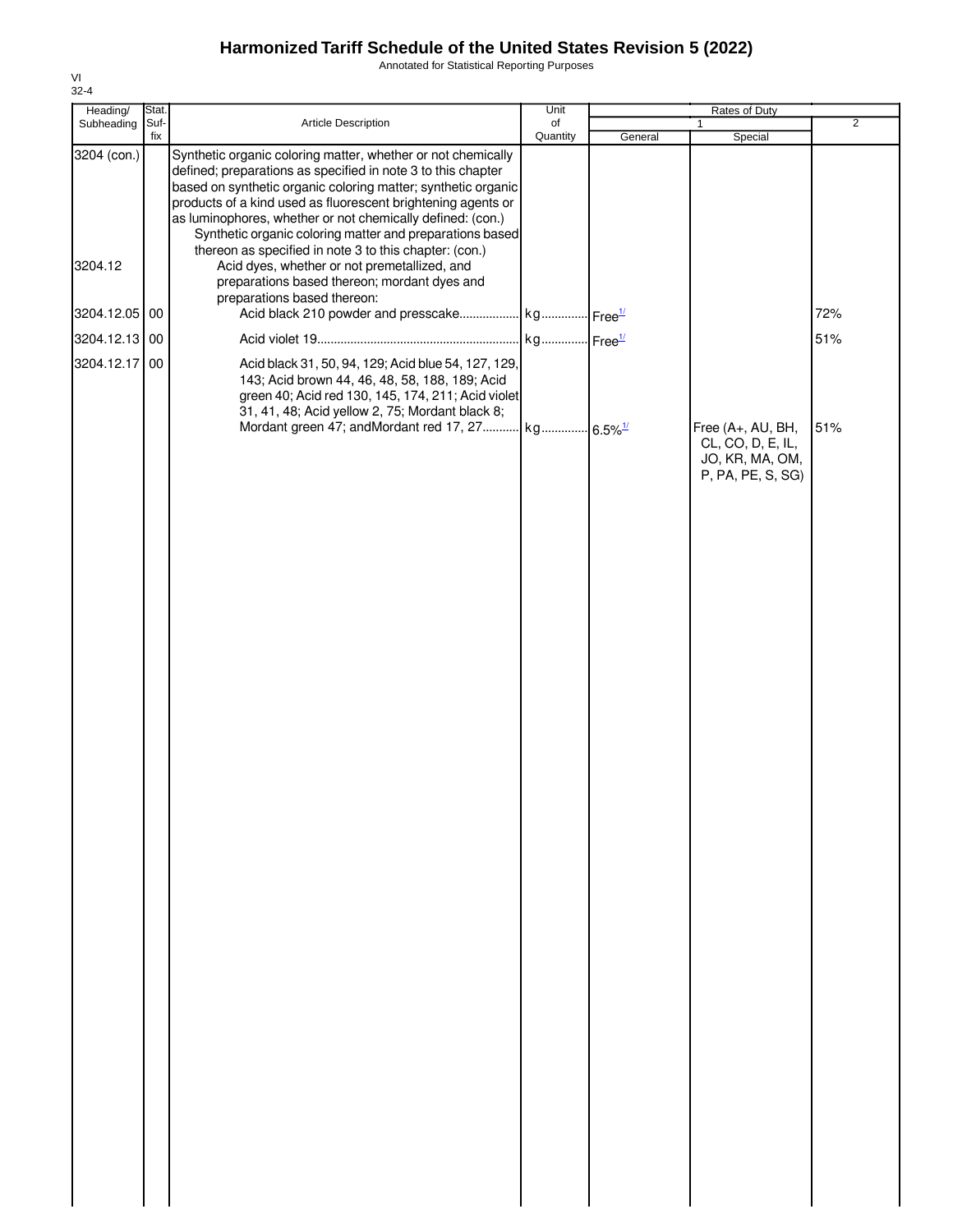Annotated for Statistical Reporting Purposes

| Heading/                                       | Stat.      |                                                                                                                                                                                                                                                                                                                                                                                                                                                                                                                                                                                                                                                                                                                                                                                                                                                                                                                                                                                                                                                                                                                                                                                                                                                                                                                                                                                                                                                                                                                                                                                                                                                                                                                                                                                                                                                                                                                                                                                                                                                                                                                                                                                                                                                                                                                                                             | Unit                   |         | Rates of Duty                                                                       |                |
|------------------------------------------------|------------|-------------------------------------------------------------------------------------------------------------------------------------------------------------------------------------------------------------------------------------------------------------------------------------------------------------------------------------------------------------------------------------------------------------------------------------------------------------------------------------------------------------------------------------------------------------------------------------------------------------------------------------------------------------------------------------------------------------------------------------------------------------------------------------------------------------------------------------------------------------------------------------------------------------------------------------------------------------------------------------------------------------------------------------------------------------------------------------------------------------------------------------------------------------------------------------------------------------------------------------------------------------------------------------------------------------------------------------------------------------------------------------------------------------------------------------------------------------------------------------------------------------------------------------------------------------------------------------------------------------------------------------------------------------------------------------------------------------------------------------------------------------------------------------------------------------------------------------------------------------------------------------------------------------------------------------------------------------------------------------------------------------------------------------------------------------------------------------------------------------------------------------------------------------------------------------------------------------------------------------------------------------------------------------------------------------------------------------------------------------|------------------------|---------|-------------------------------------------------------------------------------------|----------------|
| Subheading                                     | fix        |                                                                                                                                                                                                                                                                                                                                                                                                                                                                                                                                                                                                                                                                                                                                                                                                                                                                                                                                                                                                                                                                                                                                                                                                                                                                                                                                                                                                                                                                                                                                                                                                                                                                                                                                                                                                                                                                                                                                                                                                                                                                                                                                                                                                                                                                                                                                                             |                        |         |                                                                                     |                |
| 3204 (con.)<br>3204.12<br>(con.)<br>3204.12.20 | Suf-<br>00 | <b>Article Description</b><br>Synthetic organic coloring matter, whether or not chemically<br>defined; preparations as specified in note 3 to this chapter<br>based on synthetic organic coloring matter; synthetic organic<br>products of a kind used as fluorescent brightening agents or<br>as luminophores, whether or not chemically defined: (con.)<br>Synthetic organic coloring matter and preparations based<br>thereon as specified in note 3 to this chapter: (con.)<br>Acid dyes, whether or not premetallized, and<br>preparations based thereon; mordant dyes and<br>preparations based thereon: (con.)<br>Acid black 61, 63, 76, 83, 117, 127, 131, 132, 139,<br>164, 170, 177, 183, 188, 194, 199, 211; Acid blue<br>1, 47, 60, 61, 66, 72, 81, 82, 83, 90, 98, 102, 112,<br>123, 126, 127:1, 130, 133, 140, 142, 147, 151,<br>172, 175, 182, 185, 193, 204, 205, 208, 209, 221<br>225, 229, 239, 242, 247, 250, 252, 254, 260, 261,<br>264, 266, 268, 280, 284, 288, 290, 296, 312, 317,<br>318; Acid brown 10, 11, 12, 30, 33, 45, 50, 52, 68,<br>83, 85, 100, 101, 103, 104, 105, 106, 126, 127,<br>147, 158, 160, 161, 162, 163, 165, 180, 191, 224,<br>226, 227, 235, 237, 239, 248, 266, 267, 270, 276,<br>282, 283, 289, 290, 291, 298, 304, 311, 314, 315,<br>321, 322, 324, 325, 330, 331, 355, 357, 358, 359,<br>360, 361, 362, 384; Acid green 9, 26, 28, 41, 43,<br>60, 68, 70, 71, 73, 80, 82, 84, 89, 92, 93, 94, 108,<br>112; Acid orange 3, 19, 28, 33, 43, 47, 61, 86, 89,<br>92, 94, 102, 107, 126, 135, 142, 144; Acid red 37,<br>42, 48, 52, 57, 58, 92, 111, 118, 127, 131, 138,<br>143, 155, 161, 183, 199, 213, 215, 216, 226, 227,<br>228, 249, 252, 257, 259, 260, 261, 263, 274, 281,<br>282, 283, 301, 303, 310, 315, 330, 331, 332, 336,<br>347, 357, 359, 360, 361, 362, 380, 392, 394, 396;<br>Acid violet 9, 34, 36, 47, 66, 75, 80, 90, 103, 109,<br>111, 121; Acid yellow 7, 35, 64, 70, 72, 96, 98,<br>111, 127, 136, 155, 167, 183, 184, 194, 195, 199,<br>218, 221, 223, 227; Copper<br>phthalocyanine-3,3',4,4'-tetrasulfonic acid; Copper<br>phthalocyanine-4,4',4",4"'-tetrasulfonic acid; Dyes<br>containing, by weight--24.2 percent Acid Yellow<br>135, 21.7 percent Acid Orange 51, and 54.1<br>percent Acid Blue 113; Dyes containing, by<br>weight-- 10.1 percent Acid Yellow 64, 11.6 percent | of<br>Quantity         | General | Special                                                                             | $\overline{2}$ |
|                                                |            | Acid Orange 51, 26.3 percent Acid Blue 113, 50.5<br>percent Acid Black 172, and 1.5 percent Acid                                                                                                                                                                                                                                                                                                                                                                                                                                                                                                                                                                                                                                                                                                                                                                                                                                                                                                                                                                                                                                                                                                                                                                                                                                                                                                                                                                                                                                                                                                                                                                                                                                                                                                                                                                                                                                                                                                                                                                                                                                                                                                                                                                                                                                                            | kg 6.5% <sup>7/1</sup> |         | Free (A, AU, BH, CL, 53.4%<br>CO, D, E, IL, JO,<br>KR, MA, OM, P,<br>PA, PE, S, SG) |                |
| 3204.12.30                                     | 00         | Mordant black 75; Mordant blue 1; Mordant brown                                                                                                                                                                                                                                                                                                                                                                                                                                                                                                                                                                                                                                                                                                                                                                                                                                                                                                                                                                                                                                                                                                                                                                                                                                                                                                                                                                                                                                                                                                                                                                                                                                                                                                                                                                                                                                                                                                                                                                                                                                                                                                                                                                                                                                                                                                             | kg 6.5% <sup>1/</sup>  |         | Free (A, AU, BH, CL, 50.5%<br>CO, D, E, IL, JO,<br>KR, MA, OM, P,<br>PA, PE, S, SG) |                |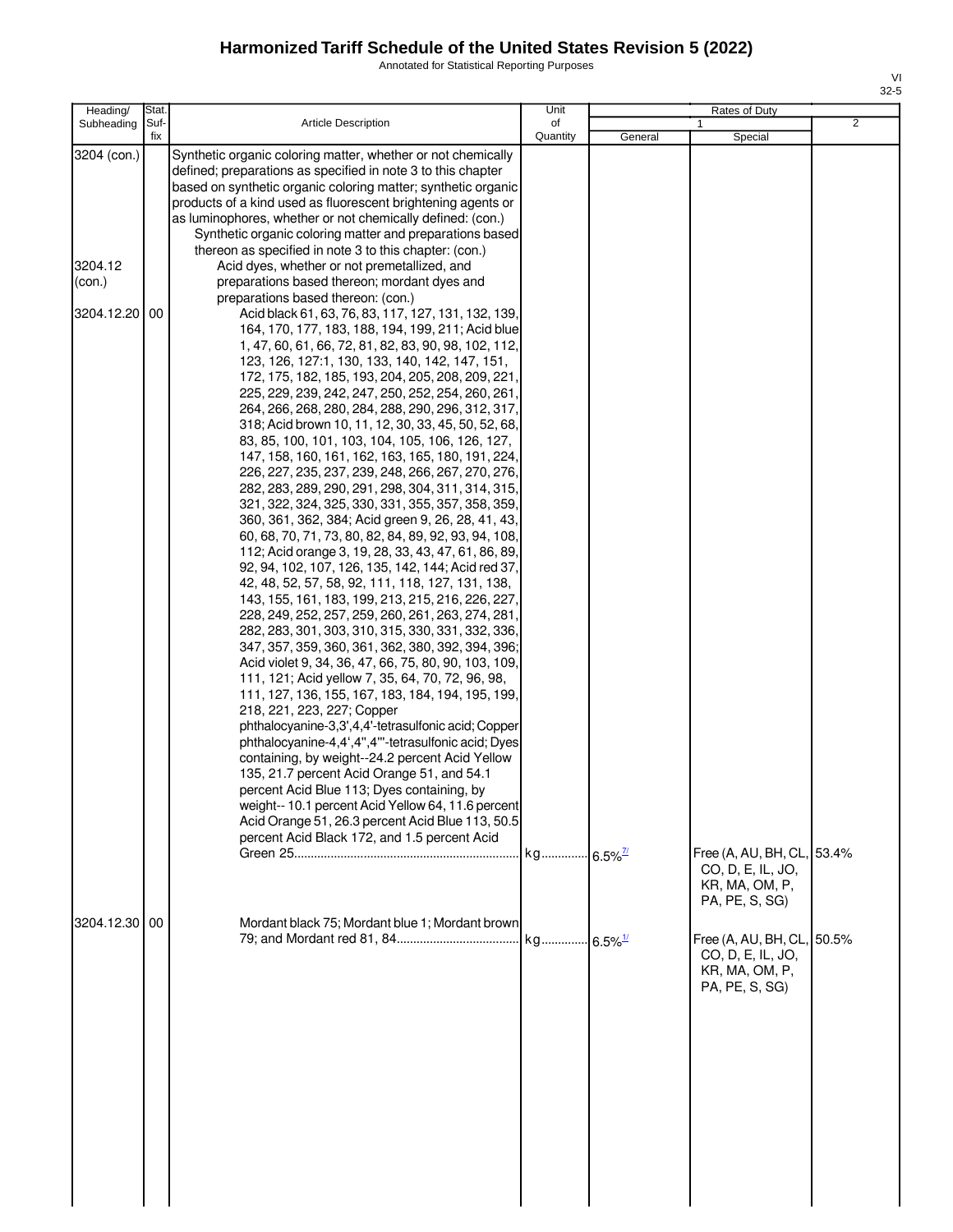Annotated for Statistical Reporting Purposes

| Heading/                         | Stat. |                                                                                                                                                                                                                                                                                                                                                                                                                                                                                                                                                   | Unit     |                       | Rates of Duty                                                                     |                |
|----------------------------------|-------|---------------------------------------------------------------------------------------------------------------------------------------------------------------------------------------------------------------------------------------------------------------------------------------------------------------------------------------------------------------------------------------------------------------------------------------------------------------------------------------------------------------------------------------------------|----------|-----------------------|-----------------------------------------------------------------------------------|----------------|
| Subheading                       | Suf-  | Article Description                                                                                                                                                                                                                                                                                                                                                                                                                                                                                                                               | of       |                       | 1                                                                                 | $\overline{2}$ |
| 3204 (con.)<br>3204.12<br>(con.) | fix   | Synthetic organic coloring matter, whether or not chemically<br>defined; preparations as specified in note 3 to this chapter<br>based on synthetic organic coloring matter; synthetic organic<br>products of a kind used as fluorescent brightening agents or<br>as luminophores, whether or not chemically defined: (con.)<br>Synthetic organic coloring matter and preparations based<br>thereon as specified in note 3 to this chapter: (con.)<br>Acid dyes, whether or not premetallized, and<br>preparations based thereon; mordant dyes and | Quantity | General               | Special                                                                           |                |
|                                  |       | preparations based thereon: (con.)                                                                                                                                                                                                                                                                                                                                                                                                                                                                                                                |          |                       |                                                                                   |                |
| 3204.12.45                       | 00    | Other:<br>Products described in additional U.S. note 3                                                                                                                                                                                                                                                                                                                                                                                                                                                                                            |          |                       | Free (A, AU, BH, CL, 72%<br>CO, D, E, IL, JO,<br>KR, MA, OM, P,<br>PA, PE, S, SG) |                |
| 3204.12.50                       |       |                                                                                                                                                                                                                                                                                                                                                                                                                                                                                                                                                   |          | $6.5\%$ <sup>9/</sup> | Free (A, AU, BH, CL, 72%<br>CO, D, E, IL, JO,<br>KR, MA, OM, P,                   |                |
|                                  | 10    | FD&C red 40 (CAS No. 25956-17-6) kg                                                                                                                                                                                                                                                                                                                                                                                                                                                                                                               |          |                       | PA, PE, S, SG)                                                                    |                |
|                                  | 20    | FD&C yellow 5 (CAS No. 1934-21-0) kg                                                                                                                                                                                                                                                                                                                                                                                                                                                                                                              |          |                       |                                                                                   |                |
|                                  | 30    | FD&C yellow 6 (CAS No. 2783-94-0) kg                                                                                                                                                                                                                                                                                                                                                                                                                                                                                                              |          |                       |                                                                                   |                |
|                                  | 90    |                                                                                                                                                                                                                                                                                                                                                                                                                                                                                                                                                   |          |                       |                                                                                   |                |
|                                  |       |                                                                                                                                                                                                                                                                                                                                                                                                                                                                                                                                                   |          |                       |                                                                                   |                |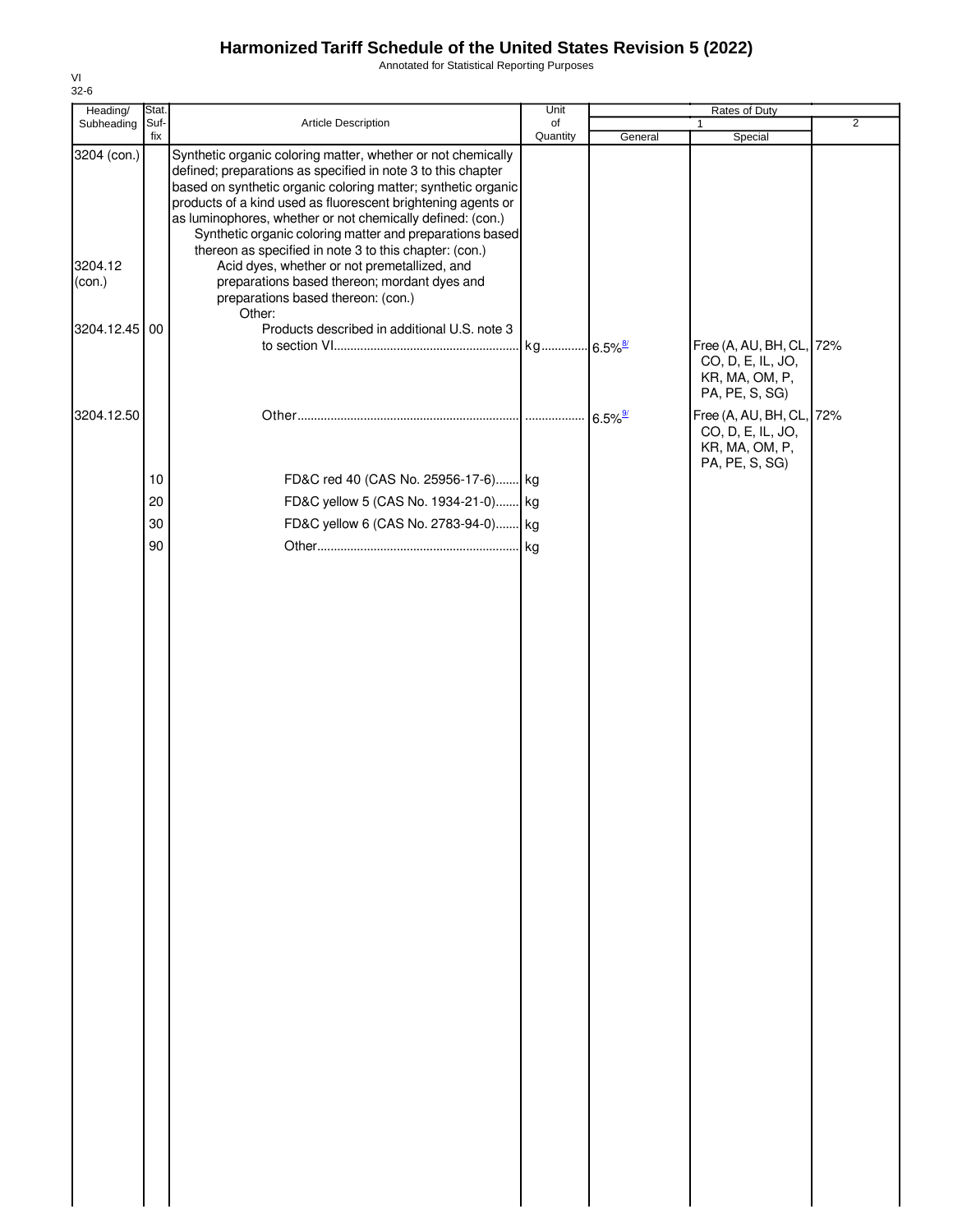Annotated for Statistical Reporting Purposes

| ۰, |  |
|----|--|

| Heading/                                | Stat.       |                                                                                                                                                                                                                                                                                                                                                                                                                                                                                                                                                                                                                                                                                                                                                                               | Unit           |         | Rates of Duty                                                                                                                               |                |
|-----------------------------------------|-------------|-------------------------------------------------------------------------------------------------------------------------------------------------------------------------------------------------------------------------------------------------------------------------------------------------------------------------------------------------------------------------------------------------------------------------------------------------------------------------------------------------------------------------------------------------------------------------------------------------------------------------------------------------------------------------------------------------------------------------------------------------------------------------------|----------------|---------|---------------------------------------------------------------------------------------------------------------------------------------------|----------------|
| Subheading                              | Suf-<br>fix | Article Description                                                                                                                                                                                                                                                                                                                                                                                                                                                                                                                                                                                                                                                                                                                                                           | of<br>Quantity | General | 1<br>Special                                                                                                                                | $\overline{2}$ |
| 3204 (con.)<br>3204.13<br>3204.13.10 00 |             | Synthetic organic coloring matter, whether or not chemically<br>defined; preparations as specified in note 3 to this chapter<br>based on synthetic organic coloring matter; synthetic organic<br>products of a kind used as fluorescent brightening agents or<br>as luminophores, whether or not chemically defined: (con.)<br>Synthetic organic coloring matter and preparations based<br>thereon as specified in note 3 to this chapter: (con.)<br>Basic dyes and preparations based thereon:<br>Basic black 7; Basic blue 41, 45, 48, 55, 62, 66,<br>70, 71, 78, 80, 81, 120, 141; Basic green 6, 8;<br>Basic orange 30, 35, 36, 37, 43, 44, 48; Basic red<br>22, 23, 28, 29, 43, 44, 46, 58, 75, 100; Basic violet<br>2, 22, 25, 37, 38; and Basic yellow 19, 23, 24, 25, |                |         | Free (A+, AU, BH,                                                                                                                           | 52.3%          |
| 3204.13.20 00                           |             |                                                                                                                                                                                                                                                                                                                                                                                                                                                                                                                                                                                                                                                                                                                                                                               |                |         | CL, CO, D, E, IL,<br>JO, KR, MA, OM,<br>P, PA, PE, S, SG)<br>Free (A+, AU, BH,<br>CL, CO, D, E, IL,<br>JO, KR, MA, OM,<br>P, PA, PE, S, SG) | 51.5%          |
| 3204.13.25 00                           |             | Basic blue 3; Basic red 14; and Basic yellow 1, 11,                                                                                                                                                                                                                                                                                                                                                                                                                                                                                                                                                                                                                                                                                                                           |                |         | Free (A+, AU, BH,<br>CL, CO, D, E, IL,<br>JO, KR, MA, OM,<br>P, PA, PE, S, SG)                                                              | 65.4%          |
| 3204.13.45 00                           |             | 3,7-Bis(dimethylamino) phenazathionium chloride                                                                                                                                                                                                                                                                                                                                                                                                                                                                                                                                                                                                                                                                                                                               |                |         |                                                                                                                                             | 71.7%          |
| 3204.13.60 00                           |             | Other:<br>Products described in additional U.S. note 3                                                                                                                                                                                                                                                                                                                                                                                                                                                                                                                                                                                                                                                                                                                        |                |         | Free (A+, AU, BH,<br>CL, CO, D, E, IL,<br>JO, K, KR, MA,<br>OM, P, PA, PE, S,                                                               | 71.7%          |
| 3204.13.80 00                           |             |                                                                                                                                                                                                                                                                                                                                                                                                                                                                                                                                                                                                                                                                                                                                                                               |                |         | SG)<br>Free (A+, AU, BH,<br>CL, CO, D, E, IL,<br>JO, K, KR, MA,<br>OM, P, PA, PE, S,<br>SG)                                                 | 71.7%          |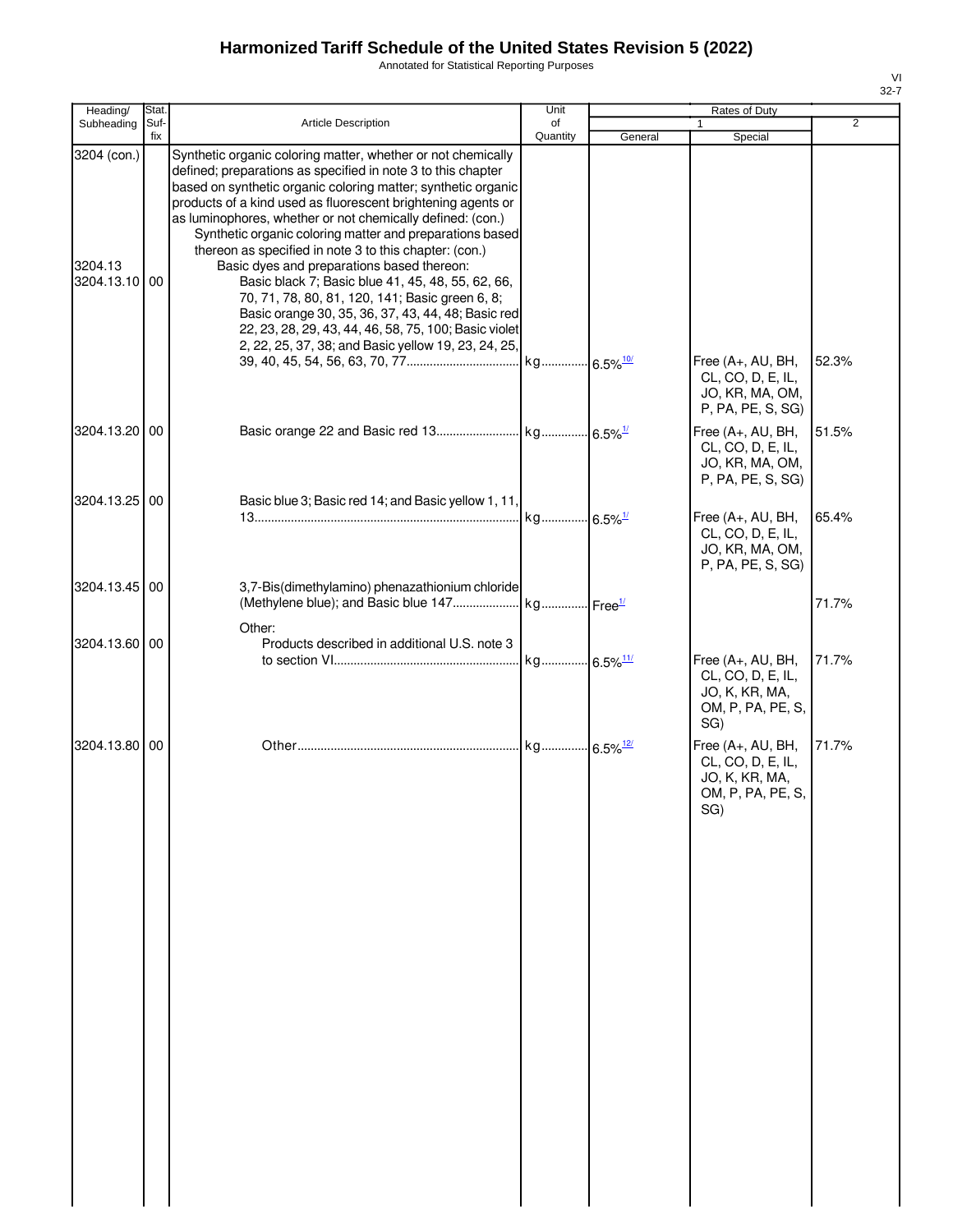Annotated for Statistical Reporting Purposes

| Heading/                                | Stat.       |                                                                                                                                                                                                                                                                                                                                                                                                                                                                                                                                                                                                               | Unit           |         | Rates of Duty                                                                                                          |                |
|-----------------------------------------|-------------|---------------------------------------------------------------------------------------------------------------------------------------------------------------------------------------------------------------------------------------------------------------------------------------------------------------------------------------------------------------------------------------------------------------------------------------------------------------------------------------------------------------------------------------------------------------------------------------------------------------|----------------|---------|------------------------------------------------------------------------------------------------------------------------|----------------|
| Subheading                              | Suf-<br>fix | <b>Article Description</b>                                                                                                                                                                                                                                                                                                                                                                                                                                                                                                                                                                                    | of<br>Quantity | General | 1<br>Special                                                                                                           | $\overline{2}$ |
| 3204 (con.)<br>3204.14<br>3204.14.10 00 |             | Synthetic organic coloring matter, whether or not chemically<br>defined; preparations as specified in note 3 to this chapter<br>based on synthetic organic coloring matter; synthetic organic<br>products of a kind used as fluorescent brightening agents or<br>as luminophores, whether or not chemically defined: (con.)<br>Synthetic organic coloring matter and preparations based<br>thereon as specified in note 3 to this chapter: (con.)<br>Direct dyes and preparations based thereon:<br>Direct black 62, 91; Direct blue 92, 106, 108, 109,<br>160, 172; Direct brown 103, 115, 116; Direct green |                |         | Free (A+, AU, BH,<br>CL, CO, D, E, IL,<br>JO, KR, MA, OM,<br>P, PA, PE, S, SG)                                         | 51.5%          |
| 3204.14.20 00                           |             | Direct black 51, 69, 112, 114, 118, 122; Direct<br>blue 74, 77, 85, 90, 156, 158, 158:1, 207, 211,<br>225, 244, 267; Direct brown 97, 113, 157, 169,<br>170, 200, 212, 214; Direct green 33, 59, 67, 68;<br>Direct orange 17, 60, 105, 106, 107, 118; Direct<br>red 9, 89, 92, 95, 111, 127, 173, 207, 221; Direct<br>violet 47, 93; and Direct yellow 27, 39, 68, 93, 95,                                                                                                                                                                                                                                    |                |         | Free (A+, AU, BH,<br>CL, CO, D, E, IL,                                                                                 | 54.7%          |
| 3204.14.25 00                           |             | Direct blue 86; Direct red 83; and Direct yellow                                                                                                                                                                                                                                                                                                                                                                                                                                                                                                                                                              |                |         | JO, KR, MA, OM,<br>P, PA, PE, S, SG)<br>Free (A+, AU, BH,<br>CL, CO, D, E, IL,<br>JO, KR, MA, OM,<br>P, PA, PE, S, SG) | 67.3%          |
| 3204.14.30 00                           |             | Other:<br>Products described in additional U.S. note 3                                                                                                                                                                                                                                                                                                                                                                                                                                                                                                                                                        |                |         | Free (A+, AU, BH,<br>CL, CO, D, E, IL,<br>JO, KR, MA, OM,                                                              | 67.3%          |
| 3204.14.50 00                           |             |                                                                                                                                                                                                                                                                                                                                                                                                                                                                                                                                                                                                               |                |         | P, PA, PE, S, SG)<br>Free (A+, AU, BH,<br>CL, CO, D, E, IL,<br>JO, KR, MA, OM,<br>P, PA, PE, S, SG)                    | 67.3%          |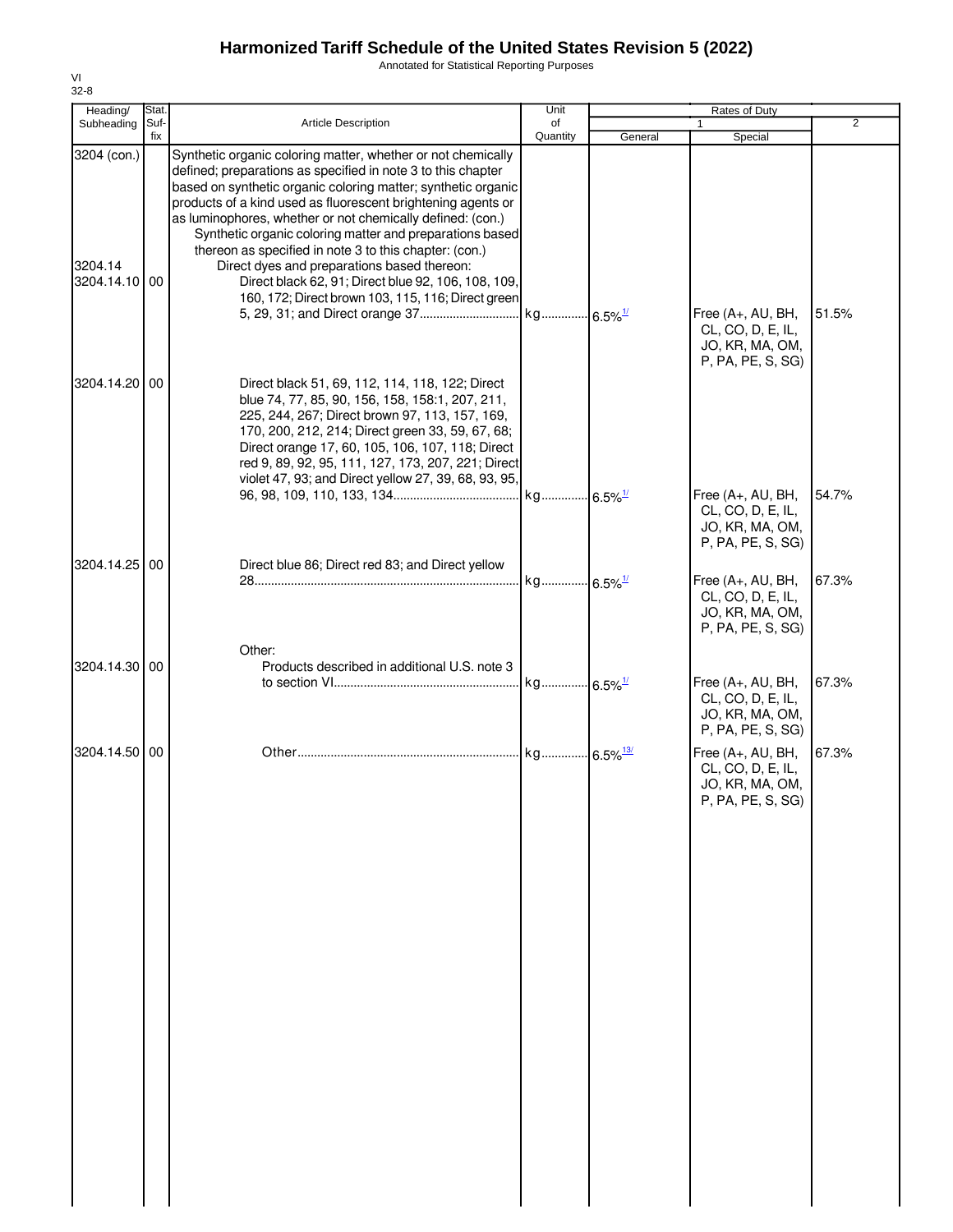Annotated for Statistical Reporting Purposes

| 71        |
|-----------|
| -9<br>32- |

| Heading/      | Stat.       |                                                                                                                                                                                                                                                                                                                                                                                                                                                   | Unit                   |         | Rates of Duty                                                                    |                 |
|---------------|-------------|---------------------------------------------------------------------------------------------------------------------------------------------------------------------------------------------------------------------------------------------------------------------------------------------------------------------------------------------------------------------------------------------------------------------------------------------------|------------------------|---------|----------------------------------------------------------------------------------|-----------------|
| Subheading    | Suf-<br>fix | Article Description                                                                                                                                                                                                                                                                                                                                                                                                                               | of<br>Quantity         | General | $\mathbf{1}$<br>Special                                                          | 2               |
| 3204 (con.)   |             | Synthetic organic coloring matter, whether or not chemically<br>defined; preparations as specified in note 3 to this chapter<br>based on synthetic organic coloring matter; synthetic organic<br>products of a kind used as fluorescent brightening agents or<br>as luminophores, whether or not chemically defined: (con.)<br>Synthetic organic coloring matter and preparations based<br>thereon as specified in note 3 to this chapter: (con.) |                        |         |                                                                                  |                 |
| 3204.15       |             | Vat dyes (including those usable in that state as<br>pigments) and preparations based thereon:                                                                                                                                                                                                                                                                                                                                                    |                        |         |                                                                                  |                 |
| 3204.15.10 00 |             | Vat blue 1 (synthetic indigo),"Colour Index No.                                                                                                                                                                                                                                                                                                                                                                                                   | kg 6.5% <sup>14/</sup> |         | Free (A+, AU, BH,<br>CL, CO, D, E, IL,<br>JO, KR, MA, OM,<br>P, PA, PE, S, SG)   | $6.6¢/kg + 29%$ |
| 3204.15.20 00 |             | Vat brown 3; Vat orange 2, 7; and Vat violet 9,                                                                                                                                                                                                                                                                                                                                                                                                   |                        |         | Free (A+, AU, BH,<br>CL, CO, D, E, IL,<br>JO, KR, MA, OM,<br>P, PA, PE, S, SG)   | 64.5%           |
| 3204.15.25 00 |             |                                                                                                                                                                                                                                                                                                                                                                                                                                                   |                        |         |                                                                                  | 75.3%           |
| 3204.15.30 00 |             | Solubilized vat blue 5; Solubilized vat orange 1;<br>Solubilized vat yellow 7, 45, 47; Vat black 19, 30,<br>31; Vat blue 5, 16, 19, 21, 66, 67; Vat brown 33,<br>50, 57; Vat green 28, 48; Vat orange 5, 13; Vat red                                                                                                                                                                                                                              |                        |         |                                                                                  | 48.1%           |
| 3204.15.35 00 |             | Solubilized vat orange 3; Vat blue 2; Vat red 44;                                                                                                                                                                                                                                                                                                                                                                                                 |                        |         | Free (A+, AU, BH,<br>CL, CO, D, E, IL,<br>JO, KR, MA, OM,<br>P, PA, PE, S, SG)   |                 |
|               |             | Other:                                                                                                                                                                                                                                                                                                                                                                                                                                            |                        |         | Free (A+, AU, BH,<br>CL, CO, D, E, IL,<br>JO, KR, MA, OM,<br>P, PA, PE, S, SG)   | 52.3%           |
| 3204.15.40 00 |             | Products described in additional U.S. note 3                                                                                                                                                                                                                                                                                                                                                                                                      |                        |         | Free (A+, AU, BH,<br>CL, CO, D, E, IL,<br>JO, KR, MA, OM,<br>P, PA, PE, S, SG)   | 75.3%           |
| 3204.15.80 00 |             |                                                                                                                                                                                                                                                                                                                                                                                                                                                   |                        |         | Free $(A+, AU, BH,$<br>CL, CO, D, E, IL,<br>JO, KR, MA, OM,<br>P, PA, PE, S, SG) | 75.3%           |
|               |             |                                                                                                                                                                                                                                                                                                                                                                                                                                                   |                        |         |                                                                                  |                 |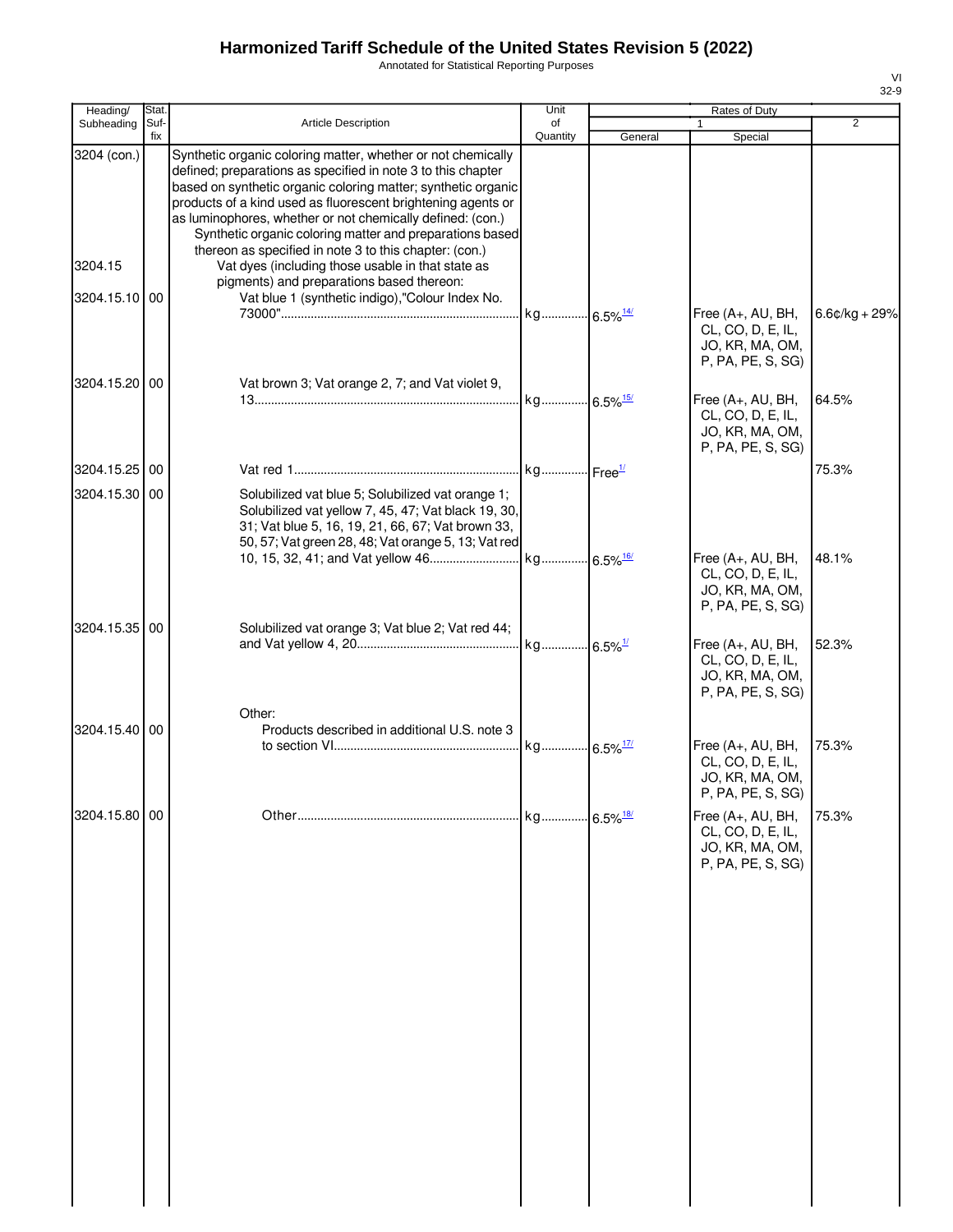Annotated for Statistical Reporting Purposes

| Heading/                             | Stat.       |                                                                                                                                                                                                                                                                                                                                                                                                                                                                                                                                                                                                                                                                                                                                                                                                                                                                                                                                                                                                                                                                                                                                                                                                                                                                                                                                                                                                                                                                      | Unit                   |                         | <b>Rates of Duty</b>                                                           |                |
|--------------------------------------|-------------|----------------------------------------------------------------------------------------------------------------------------------------------------------------------------------------------------------------------------------------------------------------------------------------------------------------------------------------------------------------------------------------------------------------------------------------------------------------------------------------------------------------------------------------------------------------------------------------------------------------------------------------------------------------------------------------------------------------------------------------------------------------------------------------------------------------------------------------------------------------------------------------------------------------------------------------------------------------------------------------------------------------------------------------------------------------------------------------------------------------------------------------------------------------------------------------------------------------------------------------------------------------------------------------------------------------------------------------------------------------------------------------------------------------------------------------------------------------------|------------------------|-------------------------|--------------------------------------------------------------------------------|----------------|
| Subheading                           | Suf-<br>fix | Article Description                                                                                                                                                                                                                                                                                                                                                                                                                                                                                                                                                                                                                                                                                                                                                                                                                                                                                                                                                                                                                                                                                                                                                                                                                                                                                                                                                                                                                                                  | of<br>Quantity         | General                 | Special                                                                        | $\overline{2}$ |
| 3204 (con.)<br>3204.16<br>3204.16.10 | 00          | Synthetic organic coloring matter, whether or not chemically<br>defined; preparations as specified in note 3 to this chapter<br>based on synthetic organic coloring matter; synthetic organic<br>products of a kind used as fluorescent brightening agents or<br>as luminophores, whether or not chemically defined: (con.)<br>Synthetic organic coloring matter and preparations based<br>thereon as specified in note 3 to this chapter: (con.)<br>Reactive dyes and preparations based thereon:<br>Reactive black 1; Reactive blue 1, 2, 4; Reactive<br>orange 1; Reactive red 1, 2, 3, 5, 6; and Reactive                                                                                                                                                                                                                                                                                                                                                                                                                                                                                                                                                                                                                                                                                                                                                                                                                                                        | kg 6.5% <sup>1/</sup>  |                         | Free (A+, AU, BH,<br>CL, CO, D, E, IL,<br>JO, KR, MA, OM,<br>P, PA, PE, S, SG) | 50.8%          |
| 3204.16.20                           | 00          | Dyes containing, by weight--71.0 percent Reactive<br>Yellow 85, and 29.0 percent Reactive Orange 13;<br>Dyes containing, by weight--50.0 percent Reactive<br>Red 120, and 50.0 percent Reactive Yellow 84;<br>Dyes containing, by weight-- 50.0 percent Reactive<br>Blue 74, and 50.0 percent Reactive Blue 63; Dyes<br>containing, by weight--66.7 percent Reactive<br>Orange 12, and 33.3 percent Reactive Red 32;<br>Dyes containing, by weight-- 57.9 percent Reactive<br>Blue 13, and 42.1 percent Reactive Black 41;<br>Reactive black 4, 10, 13, 21, 23, 26, 34, 35, 41;<br>Reactive blue 6, 7, 8, 10, 13, 18, 19, 21, 22, 23,<br>24, 26, 27, 29, 34, 38, 39, 40, 41, 42, 43, 44, 50,<br>51, 52, 63, 65, 66, 67, 69, 73, 74, 75, 77, 78, 79,<br>82, 94, 99, 103, 104, 114, 116, 118, 136, 137,<br>139, 140, 156, 157, 160, 162, 163, 167, 170;<br>Reactive brown 2, 5, 7, 12, 16, 18, 19, 23, 26;<br>Reactive green 5, 6, 8, 12, 15, 16, 19; Reactive<br>orange 3, 5, 9, 10, 11, 15, 20, 29, 33, 34, 35, 41,<br>42, 44, 45, 62, 64, 67, 68, 69, 70, 71, 82, 84, 89;<br>Reactive red 4, 7, 8, 10, 12, 13, 16, 17, 19, 21,<br>24, 29, 30, 32, 40, 42, 44, 45, 49, 55, 56, 66, 78,<br>80, 82, 83, 84, 85, 86, 99, 104, 116, 118, 119,<br>121, 122, 123, 124, 132, 134, 141, 151, 152, 159,<br>179; Reactive violet 3, 6, 12, 23, 24; and Reactive<br>yellow 2, 4, 5, 6, 11, 12, 15, 25, 27, 29, 35, 37, 39,<br>41, 42, 52, 57, 58, 64, 81, 82, 85, 87, 110, 125, |                        |                         |                                                                                |                |
|                                      |             | Other:                                                                                                                                                                                                                                                                                                                                                                                                                                                                                                                                                                                                                                                                                                                                                                                                                                                                                                                                                                                                                                                                                                                                                                                                                                                                                                                                                                                                                                                               | kg 6.5% <sup>19/</sup> |                         | Free (A+, AU, BH,<br>CL, CO, D, E, IL,<br>JO, KR, MA, OM,<br>P, PA, PE, S, SG) | 47.5%          |
| 3204.16.30 00                        |             | Products described in additional U.S. note 3                                                                                                                                                                                                                                                                                                                                                                                                                                                                                                                                                                                                                                                                                                                                                                                                                                                                                                                                                                                                                                                                                                                                                                                                                                                                                                                                                                                                                         | kg                     | $.6.5\%$ <sup>20/</sup> | Free (A+, AU, BH,<br>CL, CO, D, E, IL,<br>JO, KR, MA, OM,<br>P, PA, PE, S, SG) | 63.8%          |
| 3204.16.50 00                        |             |                                                                                                                                                                                                                                                                                                                                                                                                                                                                                                                                                                                                                                                                                                                                                                                                                                                                                                                                                                                                                                                                                                                                                                                                                                                                                                                                                                                                                                                                      | kg                     | $6.5\%$ <sup>21/</sup>  | Free (A+, AU, BH,<br>CL, CO, D, E, IL,<br>JO, KR, MA, OM,<br>P, PA, PE, S, SG) | 63.8%          |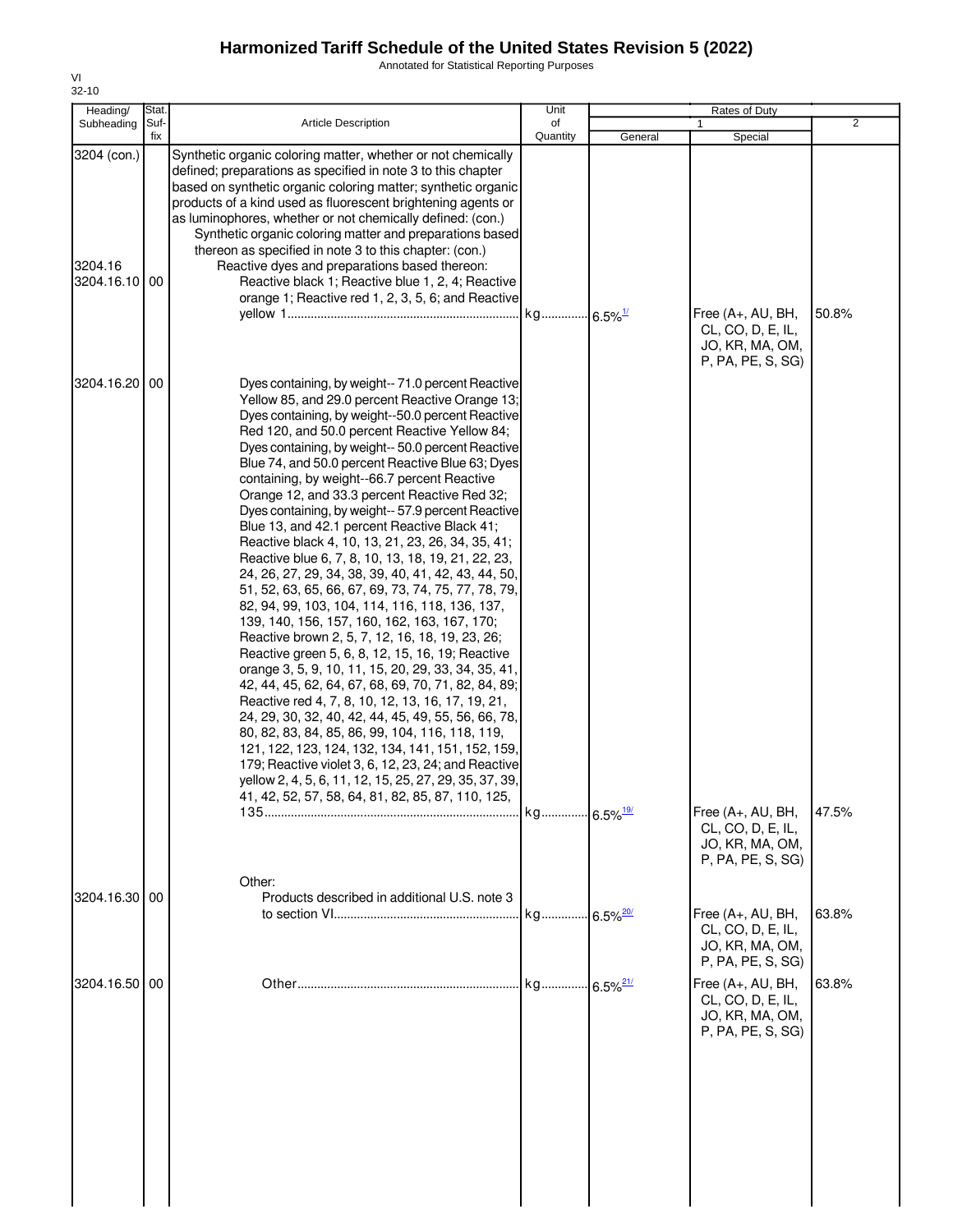Annotated for Statistical Reporting Purposes

| Heading/                             | Stat.       |                                                                                                                                                                                                                                                                                                                                                                                                                                                                                                                                                                                                                                                                                                                                                                                                                                                                   | Unit           |         | Rates of Duty                                                                  |                             |
|--------------------------------------|-------------|-------------------------------------------------------------------------------------------------------------------------------------------------------------------------------------------------------------------------------------------------------------------------------------------------------------------------------------------------------------------------------------------------------------------------------------------------------------------------------------------------------------------------------------------------------------------------------------------------------------------------------------------------------------------------------------------------------------------------------------------------------------------------------------------------------------------------------------------------------------------|----------------|---------|--------------------------------------------------------------------------------|-----------------------------|
| Subheading                           | Suf-<br>fix | <b>Article Description</b>                                                                                                                                                                                                                                                                                                                                                                                                                                                                                                                                                                                                                                                                                                                                                                                                                                        | of<br>Quantity | General | Special                                                                        | $\overline{2}$              |
| 3204 (con.)<br>3204.17<br>3204.17.04 |             | Synthetic organic coloring matter, whether or not chemically<br>defined; preparations as specified in note 3 to this chapter<br>based on synthetic organic coloring matter; synthetic organic<br>products of a kind used as fluorescent brightening agents or<br>as luminophores, whether or not chemically defined: (con.)<br>Synthetic organic coloring matter and preparations based<br>thereon as specified in note 3 to this chapter: (con.)<br>Pigments and preparations based thereon:<br>Pigment black 1; Pigment blue 16, 18; Pigment<br>brown 22, 23, 25, 32; Pigment green 8; Pigment<br>orange 31, 34, 36, 51; Pigment red 9, 14, 34, 48:3,<br>52, 68, 112, 139, 144, 146, 151, 166, 169, 170,<br>171, 175, 176, 177, 180, 185, 188, 192, 199, 208,<br>209, 216, 220, 221; Pigment violet 32; and<br>Pigment yellow 16, 24, 49, 62:1, 81, 93, 95, 97, |                |         | Free (A+, AU, BH,<br>CL, CO, D, E, IL,<br>JO, KR, MA, OM,                      | 46.8%                       |
|                                      |             |                                                                                                                                                                                                                                                                                                                                                                                                                                                                                                                                                                                                                                                                                                                                                                                                                                                                   |                |         | P, PA, PE, S, SG)                                                              |                             |
|                                      | 05          |                                                                                                                                                                                                                                                                                                                                                                                                                                                                                                                                                                                                                                                                                                                                                                                                                                                                   |                |         |                                                                                |                             |
|                                      | 15          |                                                                                                                                                                                                                                                                                                                                                                                                                                                                                                                                                                                                                                                                                                                                                                                                                                                                   |                |         |                                                                                |                             |
|                                      | 20          |                                                                                                                                                                                                                                                                                                                                                                                                                                                                                                                                                                                                                                                                                                                                                                                                                                                                   |                |         |                                                                                |                             |
|                                      | 25          |                                                                                                                                                                                                                                                                                                                                                                                                                                                                                                                                                                                                                                                                                                                                                                                                                                                                   |                |         |                                                                                |                             |
|                                      | 30          |                                                                                                                                                                                                                                                                                                                                                                                                                                                                                                                                                                                                                                                                                                                                                                                                                                                                   |                |         |                                                                                |                             |
|                                      | 35          |                                                                                                                                                                                                                                                                                                                                                                                                                                                                                                                                                                                                                                                                                                                                                                                                                                                                   |                |         |                                                                                |                             |
|                                      | 85          |                                                                                                                                                                                                                                                                                                                                                                                                                                                                                                                                                                                                                                                                                                                                                                                                                                                                   |                |         |                                                                                |                             |
| 3204.17.08<br>3204.17.20             | 00<br>00    | Pigment red 178; Pigment yellow 101, 138 kg Free <sup>1/</sup><br>Copper phthalocyanine ([Phthalocyanato(2-)]-                                                                                                                                                                                                                                                                                                                                                                                                                                                                                                                                                                                                                                                                                                                                                    |                |         |                                                                                | 46.8%                       |
|                                      |             |                                                                                                                                                                                                                                                                                                                                                                                                                                                                                                                                                                                                                                                                                                                                                                                                                                                                   |                |         | Free (A+, AU, BH,<br>CL, CO, D, E, IL,<br>JO, KR, MA, OM,<br>P, PA, PE, S, SG) | $15.4 \text{C/kg} +$<br>48% |
| 3204.17.40                           |             | Isoindolenine red pigment; Pigment red 214, 242,<br>254; Pigment red 149 dry and pigment red 149<br>presscake; and Pigment yellow 155, 183    Free <sup>1/</sup>                                                                                                                                                                                                                                                                                                                                                                                                                                                                                                                                                                                                                                                                                                  |                |         |                                                                                | 72%                         |
|                                      | 15          |                                                                                                                                                                                                                                                                                                                                                                                                                                                                                                                                                                                                                                                                                                                                                                                                                                                                   |                |         |                                                                                |                             |
|                                      | 30          |                                                                                                                                                                                                                                                                                                                                                                                                                                                                                                                                                                                                                                                                                                                                                                                                                                                                   | <b>Ika</b>     |         |                                                                                |                             |
|                                      | 90          |                                                                                                                                                                                                                                                                                                                                                                                                                                                                                                                                                                                                                                                                                                                                                                                                                                                                   | kg             |         |                                                                                |                             |
|                                      |             |                                                                                                                                                                                                                                                                                                                                                                                                                                                                                                                                                                                                                                                                                                                                                                                                                                                                   |                |         |                                                                                |                             |
|                                      |             |                                                                                                                                                                                                                                                                                                                                                                                                                                                                                                                                                                                                                                                                                                                                                                                                                                                                   |                |         |                                                                                |                             |
|                                      |             |                                                                                                                                                                                                                                                                                                                                                                                                                                                                                                                                                                                                                                                                                                                                                                                                                                                                   |                |         |                                                                                |                             |
|                                      |             |                                                                                                                                                                                                                                                                                                                                                                                                                                                                                                                                                                                                                                                                                                                                                                                                                                                                   |                |         |                                                                                |                             |
|                                      |             |                                                                                                                                                                                                                                                                                                                                                                                                                                                                                                                                                                                                                                                                                                                                                                                                                                                                   |                |         |                                                                                |                             |
|                                      |             |                                                                                                                                                                                                                                                                                                                                                                                                                                                                                                                                                                                                                                                                                                                                                                                                                                                                   |                |         |                                                                                |                             |
|                                      |             |                                                                                                                                                                                                                                                                                                                                                                                                                                                                                                                                                                                                                                                                                                                                                                                                                                                                   |                |         |                                                                                |                             |
|                                      |             |                                                                                                                                                                                                                                                                                                                                                                                                                                                                                                                                                                                                                                                                                                                                                                                                                                                                   |                |         |                                                                                |                             |
|                                      |             |                                                                                                                                                                                                                                                                                                                                                                                                                                                                                                                                                                                                                                                                                                                                                                                                                                                                   |                |         |                                                                                |                             |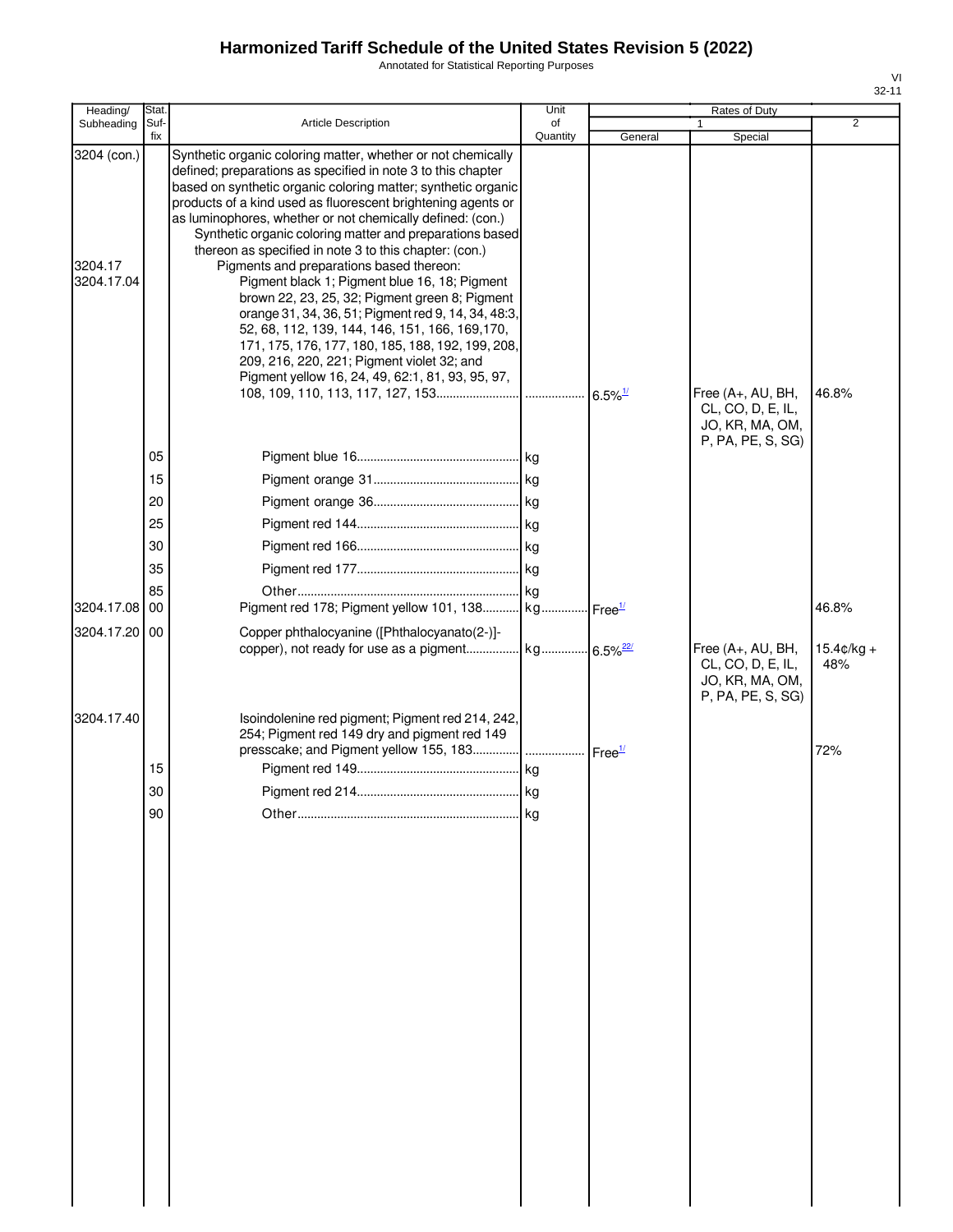Annotated for Statistical Reporting Purposes

| Heading/          | Stat.       |                                                                                                                                                                                                                                                                                                                                                                                                                                                   | Unit           |                        | Rates of Duty                                                                        |                |
|-------------------|-------------|---------------------------------------------------------------------------------------------------------------------------------------------------------------------------------------------------------------------------------------------------------------------------------------------------------------------------------------------------------------------------------------------------------------------------------------------------|----------------|------------------------|--------------------------------------------------------------------------------------|----------------|
| Subheading        | Suf-<br>fix | <b>Article Description</b>                                                                                                                                                                                                                                                                                                                                                                                                                        | of<br>Quantity | General                | Special                                                                              | $\overline{2}$ |
| 3204 (con.)       |             | Synthetic organic coloring matter, whether or not chemically<br>defined; preparations as specified in note 3 to this chapter<br>based on synthetic organic coloring matter; synthetic organic<br>products of a kind used as fluorescent brightening agents or<br>as luminophores, whether or not chemically defined: (con.)<br>Synthetic organic coloring matter and preparations based<br>thereon as specified in note 3 to this chapter: (con.) |                |                        |                                                                                      |                |
| 3204.17<br>(con.) |             | Pigments and preparations based thereon: (con.)<br>Other:                                                                                                                                                                                                                                                                                                                                                                                         |                |                        |                                                                                      |                |
| 3204.17.60        |             | Products described in additional U.S. note 3                                                                                                                                                                                                                                                                                                                                                                                                      |                | $6.5\%$ <sup>23/</sup> | Free (A+, AU, BH,<br>CL, CO, D, E, IL,<br>JO, KR, MA, OM,                            | 72%            |
|                   | 05          |                                                                                                                                                                                                                                                                                                                                                                                                                                                   |                |                        | P, PA, PE, S, SG)                                                                    |                |
|                   | 10          |                                                                                                                                                                                                                                                                                                                                                                                                                                                   |                |                        |                                                                                      |                |
|                   | 15          |                                                                                                                                                                                                                                                                                                                                                                                                                                                   |                |                        |                                                                                      |                |
|                   | 20          |                                                                                                                                                                                                                                                                                                                                                                                                                                                   |                |                        |                                                                                      |                |
|                   | 85          |                                                                                                                                                                                                                                                                                                                                                                                                                                                   |                |                        |                                                                                      |                |
| 3204.17.90        |             |                                                                                                                                                                                                                                                                                                                                                                                                                                                   |                | $6.5\%$ <sup>24/</sup> | Free (A+, AU, BH,<br>CL, CO, D, E, IL,<br>JO, KR, L, MA,<br>OM, P, PA, PE, S,<br>SG) | 72%            |
|                   | 02          | Pigment blue 15:3, dry, presscake or                                                                                                                                                                                                                                                                                                                                                                                                              | kg             |                        |                                                                                      |                |
|                   | 03          | Preparations based on pigment blue                                                                                                                                                                                                                                                                                                                                                                                                                |                |                        |                                                                                      |                |
|                   | 06          |                                                                                                                                                                                                                                                                                                                                                                                                                                                   | kg             |                        |                                                                                      |                |
|                   | 10          |                                                                                                                                                                                                                                                                                                                                                                                                                                                   |                |                        |                                                                                      |                |
|                   | 15          |                                                                                                                                                                                                                                                                                                                                                                                                                                                   | kg             |                        |                                                                                      |                |
|                   | 18          | Pigment red 57:1, dry, presscake or                                                                                                                                                                                                                                                                                                                                                                                                               | lkg.           |                        |                                                                                      |                |
|                   | 19          | Preparations based on pigment                                                                                                                                                                                                                                                                                                                                                                                                                     |                |                        |                                                                                      |                |
|                   | 21          |                                                                                                                                                                                                                                                                                                                                                                                                                                                   |                |                        |                                                                                      |                |
|                   | 25          |                                                                                                                                                                                                                                                                                                                                                                                                                                                   |                |                        |                                                                                      |                |
|                   | 30          |                                                                                                                                                                                                                                                                                                                                                                                                                                                   |                |                        |                                                                                      |                |
|                   | 35          |                                                                                                                                                                                                                                                                                                                                                                                                                                                   |                |                        |                                                                                      |                |
|                   | 40          |                                                                                                                                                                                                                                                                                                                                                                                                                                                   |                |                        |                                                                                      |                |
|                   | 46          | Pigment yellow 12, dry, presscake or                                                                                                                                                                                                                                                                                                                                                                                                              | kg             |                        |                                                                                      |                |
|                   | 47          | Preparations based on pigment                                                                                                                                                                                                                                                                                                                                                                                                                     |                |                        |                                                                                      |                |
|                   | 50          |                                                                                                                                                                                                                                                                                                                                                                                                                                                   |                |                        |                                                                                      |                |
|                   | 55          |                                                                                                                                                                                                                                                                                                                                                                                                                                                   | . kg           |                        |                                                                                      |                |
|                   | 60          |                                                                                                                                                                                                                                                                                                                                                                                                                                                   |                |                        |                                                                                      |                |
|                   | 86          |                                                                                                                                                                                                                                                                                                                                                                                                                                                   |                |                        |                                                                                      |                |
|                   |             |                                                                                                                                                                                                                                                                                                                                                                                                                                                   |                |                        |                                                                                      |                |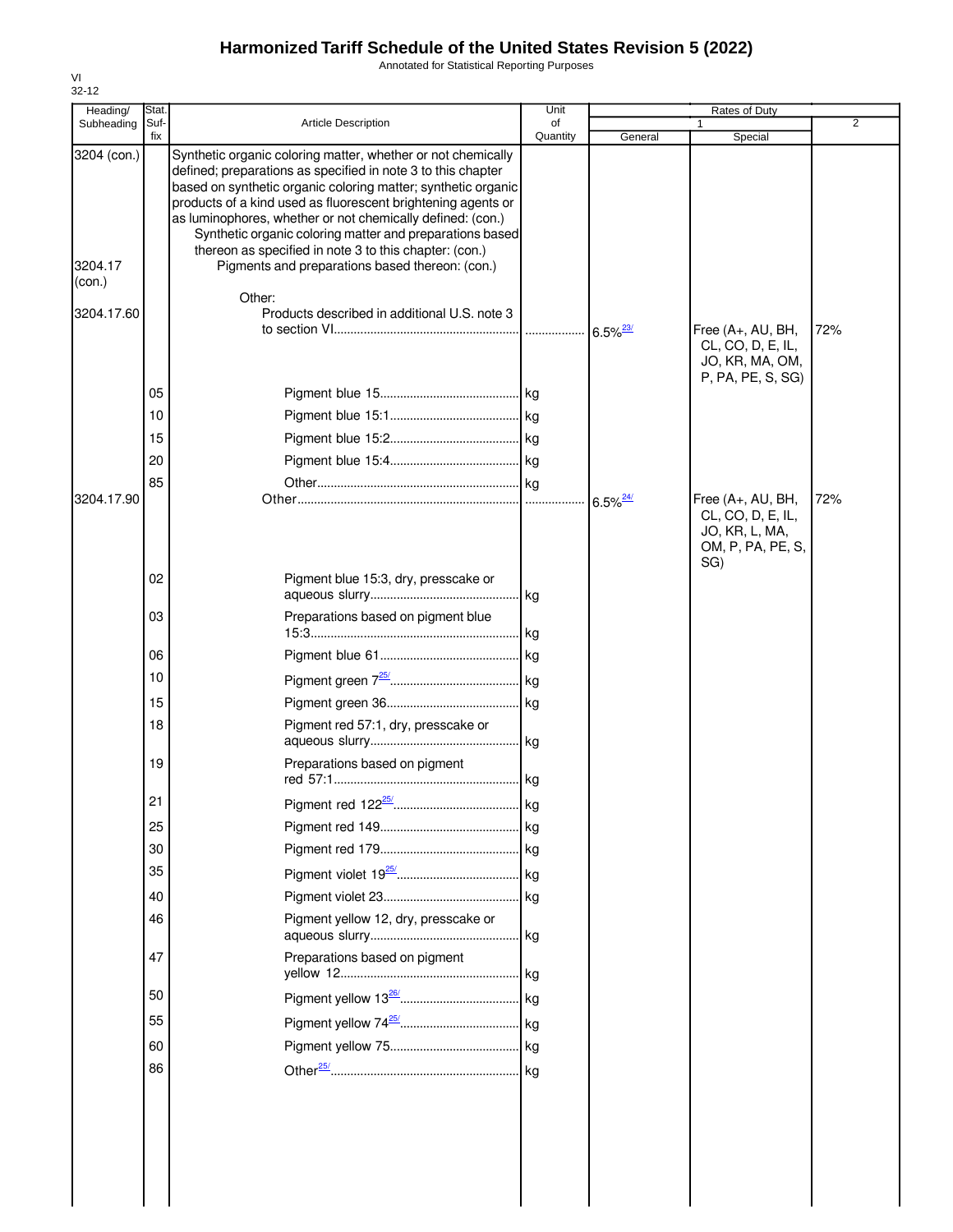Annotated for Statistical Reporting Purposes

| Heading/      | Stat.       |                                                                                                                                                                                                                                                                                                                                                                                                                                                   | Unit                   |         | Rates of Duty                                                                    |                |
|---------------|-------------|---------------------------------------------------------------------------------------------------------------------------------------------------------------------------------------------------------------------------------------------------------------------------------------------------------------------------------------------------------------------------------------------------------------------------------------------------|------------------------|---------|----------------------------------------------------------------------------------|----------------|
| Subheading    | Suf-<br>fix | <b>Article Description</b>                                                                                                                                                                                                                                                                                                                                                                                                                        | of<br>Quantity         | General | Special                                                                          | $\overline{2}$ |
| 3204 (con.)   |             | Synthetic organic coloring matter, whether or not chemically<br>defined; preparations as specified in note 3 to this chapter<br>based on synthetic organic coloring matter; synthetic organic<br>products of a kind used as fluorescent brightening agents or<br>as luminophores, whether or not chemically defined: (con.)<br>Synthetic organic coloring matter and preparations based<br>thereon as specified in note 3 to this chapter: (con.) |                        |         |                                                                                  |                |
| 3204.18.00 00 |             | Carotenoid coloring matters and preparations based                                                                                                                                                                                                                                                                                                                                                                                                | kg 3.1% <sup>1/1</sup> |         | Free (A, AU, BH, CL,<br>CO, D, E, IL, JO, K,<br>KR, MA, OM, P,<br>PA, PE, S, SG) | 25%            |
| 3204.19       |             | Other, including mixtures of coloring matter of two or<br>more of the subheadings 3204.11 to 3204.19:<br>Solvent dyes and preparations based thereon:                                                                                                                                                                                                                                                                                             |                        |         |                                                                                  |                |
| 3204.19.06    | 00          |                                                                                                                                                                                                                                                                                                                                                                                                                                                   |                        |         |                                                                                  | 64.1%          |
| 3204.19.11    | 00          | Solvent black 2, 3, 27, 28, 29, 34, 35; Solvent<br>blue 45, 49, 51, 53, 56, 67, 97; Solvent brown<br>1, 28, 42, 43, 44; Solvent green 4, 5, 7, 19,<br>27, 28; Solvent orange 45, 54, 59, 62, 63, 67;<br>Solvent red 7, 18, 19, 23, 27, 35, 89, 92, 100,<br>110, 118, 119, 124, 125, 127, 129, 130, 131,<br>132, 160, 162; Solvent violet 2, 23, 24; and<br>Solvent yellow 1, 30, 32, 48, 64, 89, 93, 98,                                          |                        |         | Free (A+, AU, BH,                                                                | 45.7%          |
|               |             |                                                                                                                                                                                                                                                                                                                                                                                                                                                   |                        |         | CL, CO, D, E, IL,<br>JO, KR, MA, OM,<br>P, PA, PE, S, SG)                        |                |
| 3204.19.20    |             | Other:<br>Products described in additional U.S. note                                                                                                                                                                                                                                                                                                                                                                                              |                        |         | Free (A+, AU, BH,<br>CL, CO, D, E, IL,<br>JO, KR, MA, OM,<br>P, PA, PE, S, SG)   | 64.1%          |
|               | 20          |                                                                                                                                                                                                                                                                                                                                                                                                                                                   |                        |         |                                                                                  |                |
|               | 40          |                                                                                                                                                                                                                                                                                                                                                                                                                                                   |                        |         |                                                                                  |                |
| 3204.19.25    | 90          |                                                                                                                                                                                                                                                                                                                                                                                                                                                   |                        |         | Free (A+, AU, BH,<br>CL, CO, D, E, IL<br>JO, KR, MA, OM,<br>P, PA, PE, S, SG)    | 64.1%          |
|               | 20          |                                                                                                                                                                                                                                                                                                                                                                                                                                                   | . kg                   |         |                                                                                  |                |
|               | 40          |                                                                                                                                                                                                                                                                                                                                                                                                                                                   |                        |         |                                                                                  |                |
|               | 60          |                                                                                                                                                                                                                                                                                                                                                                                                                                                   |                        |         |                                                                                  |                |
|               | 95          |                                                                                                                                                                                                                                                                                                                                                                                                                                                   |                        |         |                                                                                  |                |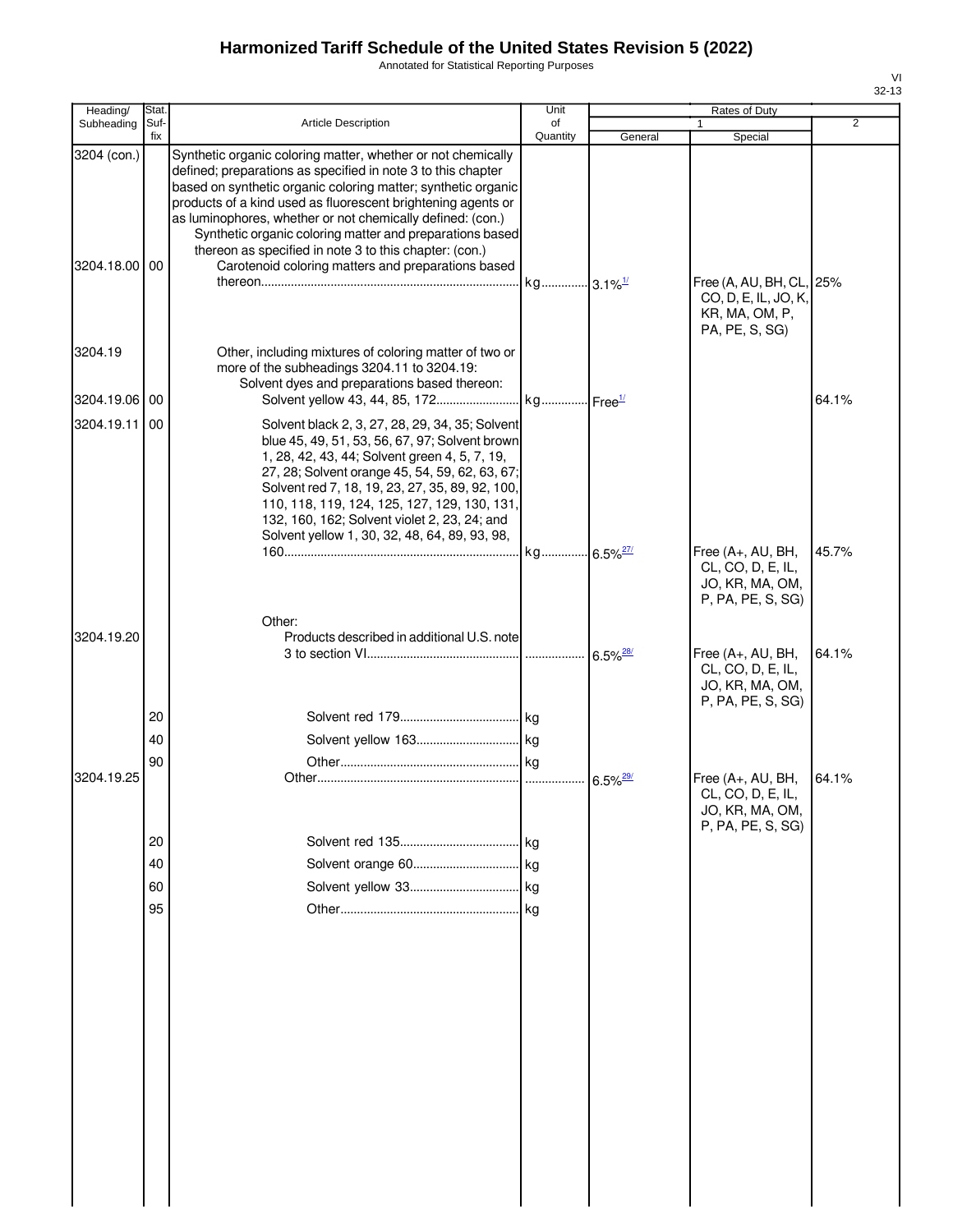Annotated for Statistical Reporting Purposes

| Heading/               | Stat.       |                                                                                                                                                                                                                                                                                                                                                                                                                                                                                                             | Unit           |         | Rates of Duty                                                                                            |                 |
|------------------------|-------------|-------------------------------------------------------------------------------------------------------------------------------------------------------------------------------------------------------------------------------------------------------------------------------------------------------------------------------------------------------------------------------------------------------------------------------------------------------------------------------------------------------------|----------------|---------|----------------------------------------------------------------------------------------------------------|-----------------|
| Subheading             | Suf-<br>fix | Article Description                                                                                                                                                                                                                                                                                                                                                                                                                                                                                         | of<br>Quantity | General | Special                                                                                                  | 2               |
| 3204 (con.)<br>3204.19 |             | Synthetic organic coloring matter, whether or not chemically<br>defined; preparations as specified in note 3 to this chapter<br>based on synthetic organic coloring matter; synthetic organic<br>products of a kind used as fluorescent brightening agents or<br>as luminophores, whether or not chemically defined: (con.)<br>Synthetic organic coloring matter and preparations based<br>thereon as specified in note 3 to this chapter: (con.)<br>Other, including mixtures of coloring matter of two or |                |         |                                                                                                          |                 |
| (con.)                 |             | more of the subheadings 3204.11 to 3204.19: (con.)<br>Other:                                                                                                                                                                                                                                                                                                                                                                                                                                                |                |         |                                                                                                          |                 |
| 3204.19.30 00          |             | Sulfur black, "Colour Index Nos. 53185, 53190,                                                                                                                                                                                                                                                                                                                                                                                                                                                              |                |         | Free (A+, AU, BH,<br>CL, CO, D, E, IL,<br>JO, KR, MA, OM,<br>P, PA, PE, S, SG)                           | $6.6¢/kg + 28%$ |
| 3204.19.40 00          |             | Other:<br>Products described in additional U.S. note                                                                                                                                                                                                                                                                                                                                                                                                                                                        |                |         |                                                                                                          |                 |
|                        |             |                                                                                                                                                                                                                                                                                                                                                                                                                                                                                                             |                |         | Free (A+, AU, BH,<br>CL, CO, D, E, IL,<br>JO, KR, MA, OM,<br>P, PA, PE, S, SG)                           | 50.5%           |
| 3204.19.50 00          |             |                                                                                                                                                                                                                                                                                                                                                                                                                                                                                                             |                |         | Free (A+, AU, BH,<br>CL, CO, D, E, IL,<br>JO, KR, MA, OM,<br>P, PA, PE, S, SG)                           | 50.5%           |
| 3204.20                |             | Synthetic organic products of a kind used as fluorescent<br>brightening agents:                                                                                                                                                                                                                                                                                                                                                                                                                             |                |         |                                                                                                          |                 |
| 3204.20.10 00          |             |                                                                                                                                                                                                                                                                                                                                                                                                                                                                                                             |                |         | Free (A, AU, BH, CL, 64.2%<br>CO, D, E, IL, JO,<br>KR, MA, OM, P,<br>PA, PE, S, SG)                      |                 |
| 3204.20.40 00          |             |                                                                                                                                                                                                                                                                                                                                                                                                                                                                                                             |                |         |                                                                                                          | 44.1%           |
| 3204.20.80 00          |             |                                                                                                                                                                                                                                                                                                                                                                                                                                                                                                             |                |         | Free (A, AU, BH, CL, 44.1%<br>CO, D, E, IL, JO,<br>KR, MA, OM, P,                                        |                 |
| 3204.90.00             | 00          |                                                                                                                                                                                                                                                                                                                                                                                                                                                                                                             |                |         | PA, PE, S, SG)<br>Free (A, AU, BH, CL, 50.8%<br>CO, D, E, IL, JO, K,<br>KR, MA, OM, P,<br>PA, PE, S, SG) |                 |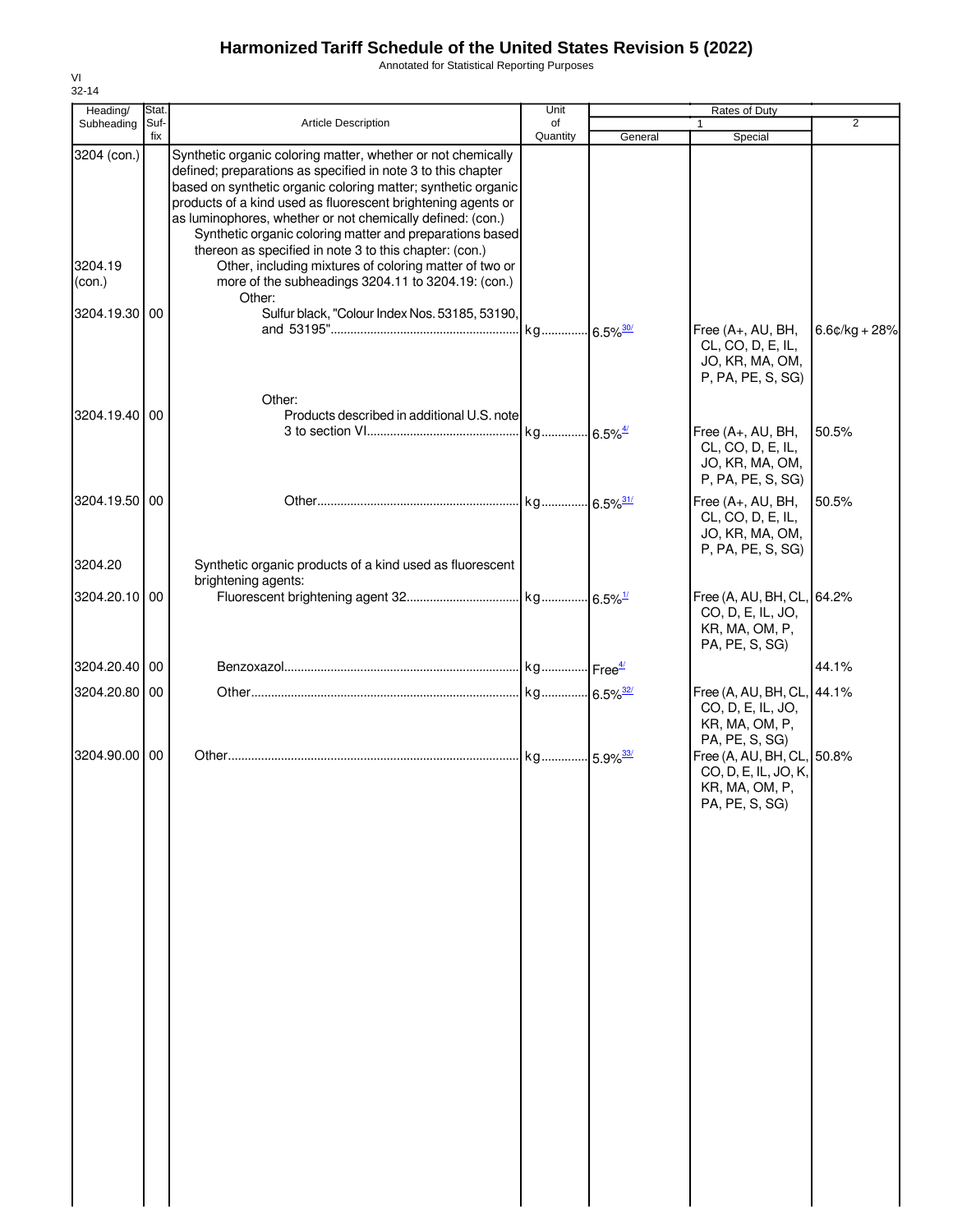Annotated for Statistical Reporting Purposes

| Stat. |                                                                                                                   | Unit                            |                                                                                                                                                                                                              | Rates of Duty                                             |                                                                                             |
|-------|-------------------------------------------------------------------------------------------------------------------|---------------------------------|--------------------------------------------------------------------------------------------------------------------------------------------------------------------------------------------------------------|-----------------------------------------------------------|---------------------------------------------------------------------------------------------|
|       |                                                                                                                   |                                 |                                                                                                                                                                                                              | $\mathbf{1}$                                              | $\overline{2}$                                                                              |
|       | based on color lakes:                                                                                             |                                 |                                                                                                                                                                                                              |                                                           |                                                                                             |
|       | lake and paprika oleo resins, but not including any                                                               |                                 |                                                                                                                                                                                                              |                                                           | 72%                                                                                         |
|       |                                                                                                                   |                                 |                                                                                                                                                                                                              | CO, D, E, IL, JO,<br>KR, MA, OM, P,                       | 72%                                                                                         |
|       | Other:                                                                                                            |                                 | $6.5\%$ <sup>1/</sup>                                                                                                                                                                                        | Free (A+, AU, BH,                                         | 72%                                                                                         |
|       |                                                                                                                   |                                 |                                                                                                                                                                                                              | JO, KR, MA, OM,<br>P, PA, PE, S, SG)                      |                                                                                             |
|       |                                                                                                                   |                                 |                                                                                                                                                                                                              |                                                           |                                                                                             |
|       |                                                                                                                   |                                 |                                                                                                                                                                                                              |                                                           |                                                                                             |
|       |                                                                                                                   |                                 |                                                                                                                                                                                                              |                                                           |                                                                                             |
|       |                                                                                                                   | 1.1.1.1                         | $6.5\%$ <sup>1/</sup>                                                                                                                                                                                        | Free (A+, AU, BH,<br>CL, CO, D, E, IL,<br>JO, KR, MA, OM, | 72%                                                                                         |
|       |                                                                                                                   |                                 |                                                                                                                                                                                                              |                                                           |                                                                                             |
|       |                                                                                                                   |                                 |                                                                                                                                                                                                              |                                                           |                                                                                             |
|       |                                                                                                                   |                                 |                                                                                                                                                                                                              |                                                           |                                                                                             |
|       |                                                                                                                   |                                 |                                                                                                                                                                                                              |                                                           |                                                                                             |
|       |                                                                                                                   |                                 |                                                                                                                                                                                                              |                                                           |                                                                                             |
|       |                                                                                                                   |                                 |                                                                                                                                                                                                              |                                                           |                                                                                             |
|       | Suf-<br>fix<br>3205.00.05 00<br>3205.00.15 00<br>10<br>20<br>40<br>55<br>3205.00.50<br>10<br>20<br>30<br>40<br>50 | Article Description<br>Carmine: | of<br>Quantity<br>Color lakes; preparations as specified in note 3 to this chapter<br>Food coloring solutions, containing cochineal carmine<br>Products described in additional U.S. note 3 to section<br>kg | General<br>kg 6.5% <sup>1/</sup>                          | Special<br>Free (A, AU, BH, CL,<br>PA, PE, S, SG)<br>CL, CO, D, E, IL,<br>P, PA, PE, S, SG) |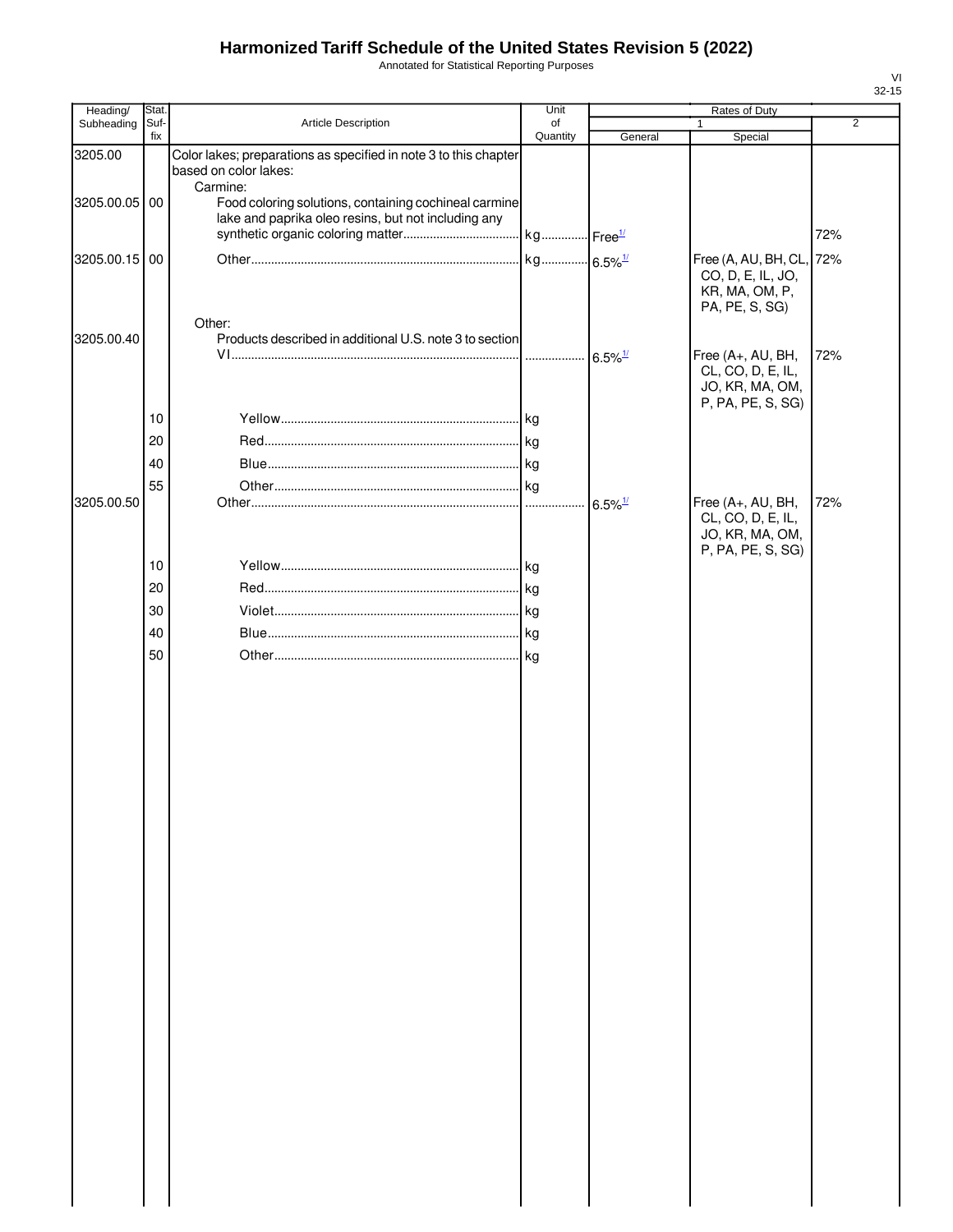Annotated for Statistical Reporting Purposes

| Heading/      | Stat.       |                                                                                                                                                                                                                                                                                    | Unit           |                        | Rates of Duty                                                                     |                |
|---------------|-------------|------------------------------------------------------------------------------------------------------------------------------------------------------------------------------------------------------------------------------------------------------------------------------------|----------------|------------------------|-----------------------------------------------------------------------------------|----------------|
| Subheading    | Suf-<br>fix | Article Description                                                                                                                                                                                                                                                                | of<br>Quantity |                        |                                                                                   | $\overline{2}$ |
| 3206          |             | Other coloring matter; preparations as specified in note 3 to<br>this chapter, other than those of heading 3203, 3204 or 3205;<br>inorganic products of a kind used as luminophores, whether<br>or not chemically defined:<br>Pigments and preparations based on titanium dioxide: |                | General                | Special                                                                           |                |
| 3206.11.00 00 |             | Containing 80 percent or more by weight of titanium                                                                                                                                                                                                                                |                |                        | Free (A, AU, BH, CL, 30%<br>CO, D, E, IL, JO,<br>KR, MA, OM, P,<br>PA, PE, S, SG) |                |
| 3206.19.00 00 |             |                                                                                                                                                                                                                                                                                    |                |                        | Free (A, AU, BH, CL, 30%<br>CO, D, E, IL, JO,<br>KR, MA, OM, P,<br>PA, PE, S, SG) |                |
| 3206.20.00    |             | Pigments and preparations based on chromium                                                                                                                                                                                                                                        |                | $-3.7\%$ <sup>1/</sup> | Free (A, AU, BH, CL, 25%<br>CO, D, E, IL, JO,<br>KR, MA, OM, P,                   |                |
|               | $10$        |                                                                                                                                                                                                                                                                                    |                |                        | PA, PE, S, SG)                                                                    |                |
|               | 20          |                                                                                                                                                                                                                                                                                    |                |                        |                                                                                   |                |
|               | 30          |                                                                                                                                                                                                                                                                                    |                |                        |                                                                                   |                |
|               | 50          |                                                                                                                                                                                                                                                                                    |                |                        |                                                                                   |                |
|               |             |                                                                                                                                                                                                                                                                                    |                |                        |                                                                                   |                |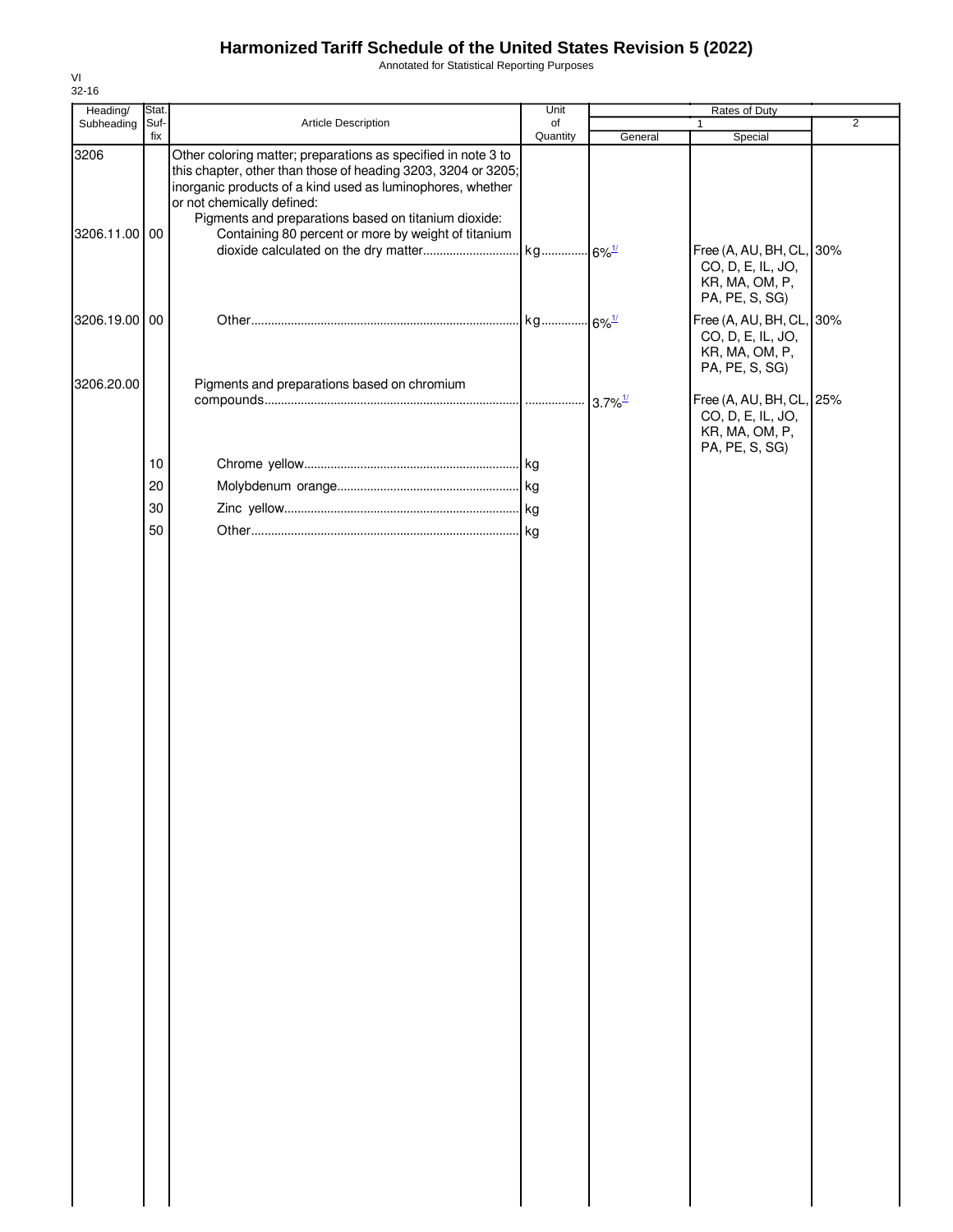Annotated for Statistical Reporting Purposes

| Heading/                 | Stat. |                                                                                                                                                                                                                   | Unit     |         | Rates of Duty                                                                            |                |
|--------------------------|-------|-------------------------------------------------------------------------------------------------------------------------------------------------------------------------------------------------------------------|----------|---------|------------------------------------------------------------------------------------------|----------------|
| Subheading               | Suf-  | <b>Article Description</b>                                                                                                                                                                                        | of       |         | 1                                                                                        | $\overline{2}$ |
| 3206 (con.)              | fix   | Other coloring matter; preparations as specified in note 3 to                                                                                                                                                     | Quantity | General | Special                                                                                  |                |
| 3206.41.00 00            |       | this chapter, other than those of heading 3203, 3204 or 3205;<br>inorganic products of a kind used as luminophores, whether<br>or not chemically defined: (con.)<br>Other coloring matter and other preparations: |          |         | Free (A, AU, BH, CL, 7.5%<br>CO, D, E, IL, JO,<br>KR, MA, OM, P,<br>PA, PE, S, SG)       |                |
| 3206.42.00 00            |       | Lithopone and other pigments and preparations based                                                                                                                                                               |          |         | Free (A, AU, BH, CL, 11%<br>CO, D, E, IL, JO,<br>KR, MA, OM, P,<br>PA, PE, S, SG)        |                |
| 3206.49<br>3206.49.10 00 |       | Other:<br>Concentrated dispersions of pigments in plastics                                                                                                                                                        |          |         | Free (A, AU, BH, CL, 15.4¢/kg +<br>CO, D, E, IL, JO,<br>KR, MA, OM, P,<br>PA, PE, S, SG) | 45%            |
| 3206.49.20 00            |       |                                                                                                                                                                                                                   |          |         | Free (A+, AU, BH,<br>CL, CO, D, E, IL,<br>JO, KR, MA, OM,<br>P, PA, PE, S, SG)           | 20%            |
| 3206.49.30 00            |       |                                                                                                                                                                                                                   |          |         | Free (A, AU, BH, CL, 4.5%<br>CO, D, E, IL, JO,<br>KR, MA, OM, P,<br>PA, PE, S, SG)       |                |
| 3206.49.40 00            |       |                                                                                                                                                                                                                   |          |         |                                                                                          | 20%            |
| 3206.49.55 00            |       | Pigments and preparations based on<br>hexacyanoferrates (ferrocyanides and                                                                                                                                        |          |         |                                                                                          |                |
|                          |       |                                                                                                                                                                                                                   |          |         | Free (A, AU, BH, CL, 12%<br>CO, D, E, IL, JO,<br>KR, MA, OM, P,<br>PA, PE, S, SG)        |                |
| 3206.49.60               |       |                                                                                                                                                                                                                   |          |         | Free (A, AU, BH, CL, 25%<br>CO, D, E, IL, JO,<br>KR, MA, OM, P,<br>PA, PE, S, SG)        |                |
|                          | 10    | Pigments and preparations based on cadmium                                                                                                                                                                        |          |         |                                                                                          |                |
|                          | 50    |                                                                                                                                                                                                                   | kg       |         |                                                                                          |                |
| 3206.50.00               | 00    | Inorganic products of a kind used as luminophores kg 6.5% <sup>36/</sup>                                                                                                                                          |          |         | Free (A+, AU, BH,<br>CL, CO, D, E, IL,<br>JO, KR, MA, OM,<br>P, PA, PE, S, SG)           | 45.5%          |
|                          |       |                                                                                                                                                                                                                   |          |         |                                                                                          |                |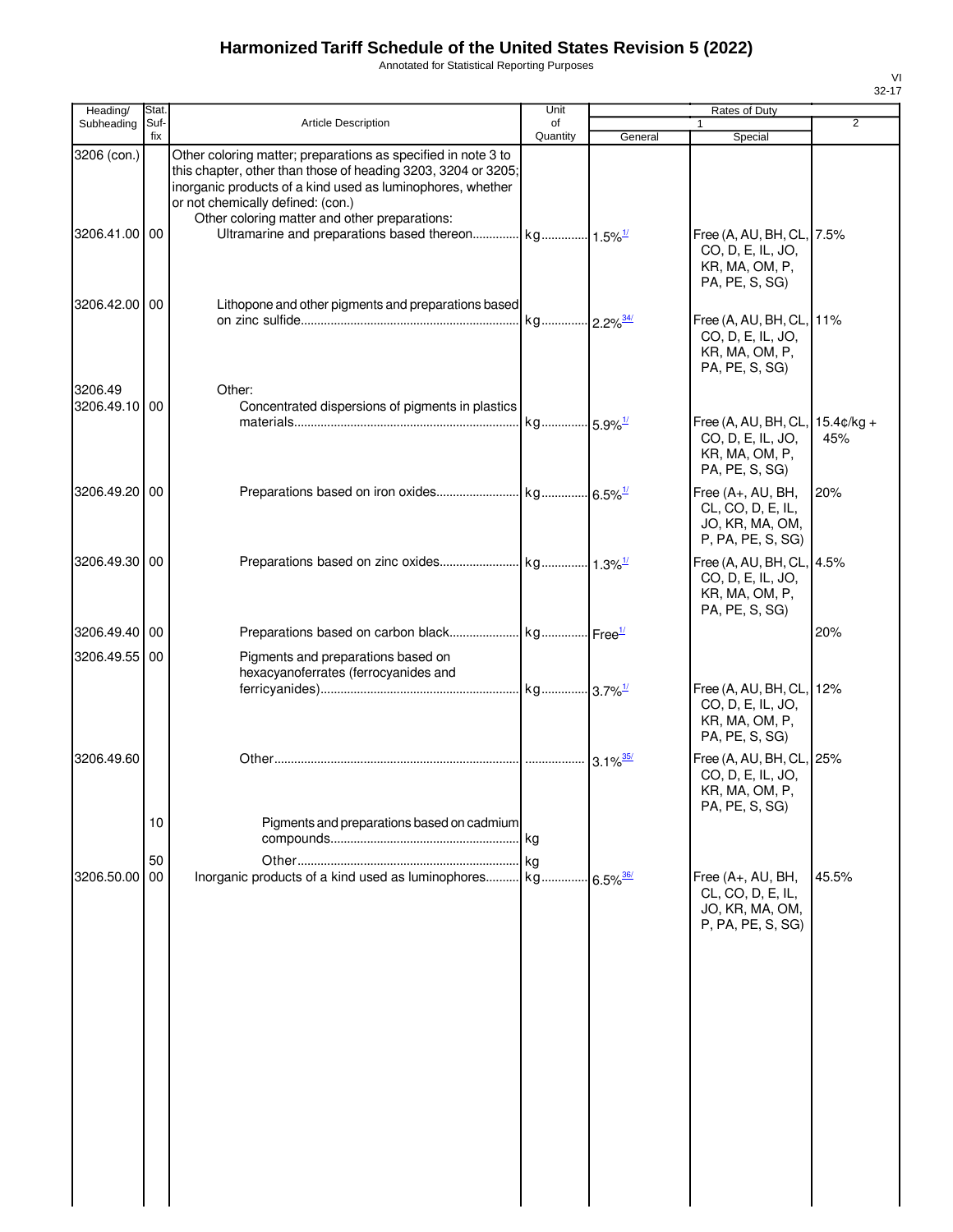Annotated for Statistical Reporting Purposes

| Heading/              | Stat.       |                                                                                                                                                                                                                                                                                                                                                                  | Unit                            |                        | Rates of Duty                                                                     |                    |
|-----------------------|-------------|------------------------------------------------------------------------------------------------------------------------------------------------------------------------------------------------------------------------------------------------------------------------------------------------------------------------------------------------------------------|---------------------------------|------------------------|-----------------------------------------------------------------------------------|--------------------|
| Subheading            | Suf-<br>fix | <b>Article Description</b>                                                                                                                                                                                                                                                                                                                                       | of<br>Quantity                  | General                | Special                                                                           | $\overline{2}$     |
| 3207<br>3207.10.00 00 |             | Prepared pigments, prepared opacifiers and prepared colors,<br>vitrifiable enamels and glazes, engobes (slips), liquid lustres<br>and similar preparations, of a kind used in the ceramic,<br>enamelling or glass industry; glass frit and other glass, in the<br>form of powder, granules or flakes:<br>Prepared pigments, prepared opacifiers, prepared colors |                                 |                        |                                                                                   |                    |
|                       |             |                                                                                                                                                                                                                                                                                                                                                                  |                                 |                        | Free (A, AU, BH, CL, 25%<br>CO, D, E, IL, JO,<br>KR, MA, OM, P,<br>PA, PE, S, SG) |                    |
| 3207.20.00 00         |             | Vitrifiable enamels and glazes, engobes (slips) and similar                                                                                                                                                                                                                                                                                                      |                                 |                        | Free (A, AU, BH, CL, 30%<br>CO, D, E, IL, JO,<br>KR, MA, OM, P,<br>PA, PE, S, SG) |                    |
| 3207.30.00 00         |             |                                                                                                                                                                                                                                                                                                                                                                  |                                 |                        | Free (A, AU, BH, CL, 25%<br>CO, D, E, IL, JO,<br>KR, MA, OM, P,<br>PA, PE, S, SG) |                    |
| 3207.40               |             | Glass frit and other glass, in the form of powder, granules<br>or flakes:                                                                                                                                                                                                                                                                                        |                                 |                        |                                                                                   |                    |
| 3207.40.10 00         |             |                                                                                                                                                                                                                                                                                                                                                                  |                                 |                        | Free (A, AU, BH, CL, 30%<br>CO, D, E, IL, JO,<br>KR, MA, OM, P,<br>PA, PE, S, SG) |                    |
| 3207.40.50 00         |             |                                                                                                                                                                                                                                                                                                                                                                  |                                 |                        | Free (A+, AU, BH,<br>CL, CO, D, E, IL,<br>JO, KR, MA, OM,<br>P, PA, PE, S, SG)    | 40%                |
| 3208                  |             | Paints and varnishes (including enamels and lacquers) based<br>on synthetic polymers or chemically modified natural polymers,<br>dispersed or dissolved in a nonaqueous medium;<br>solutions as defined in note 4 to this chapter:                                                                                                                               |                                 |                        |                                                                                   |                    |
| 3208.10.00 00         |             |                                                                                                                                                                                                                                                                                                                                                                  | liters 3.7% <sup>1/</sup><br>kg |                        | Free (A, AU, BH, CL,<br>CO, D, E, IL, JO,<br>KR, MA, OM, P,<br>PA, PE, S, SG)     | 15.4¢/kg<br>$+46%$ |
| 3208.20.00 00         |             |                                                                                                                                                                                                                                                                                                                                                                  | liters 3.6% <sup>1/</sup><br>kg |                        | Free (A, AU, BH, CL, 25%<br>CO, D, E, IL, JO,<br>KR, MA, OM, P,<br>PA, PE, S, SG) |                    |
| 3208.90.00 00         |             |                                                                                                                                                                                                                                                                                                                                                                  | liters<br>kg                    | $-3.2\%$ <sup>1/</sup> | Free (A, AU, BH, CL, 25%<br>CO, D, E, IL, JO,<br>KR, MA, OM, P,<br>PA, PE, S, SG) |                    |
|                       |             |                                                                                                                                                                                                                                                                                                                                                                  |                                 |                        |                                                                                   |                    |
|                       |             |                                                                                                                                                                                                                                                                                                                                                                  |                                 |                        |                                                                                   |                    |
|                       |             |                                                                                                                                                                                                                                                                                                                                                                  |                                 |                        |                                                                                   |                    |
|                       |             |                                                                                                                                                                                                                                                                                                                                                                  |                                 |                        |                                                                                   |                    |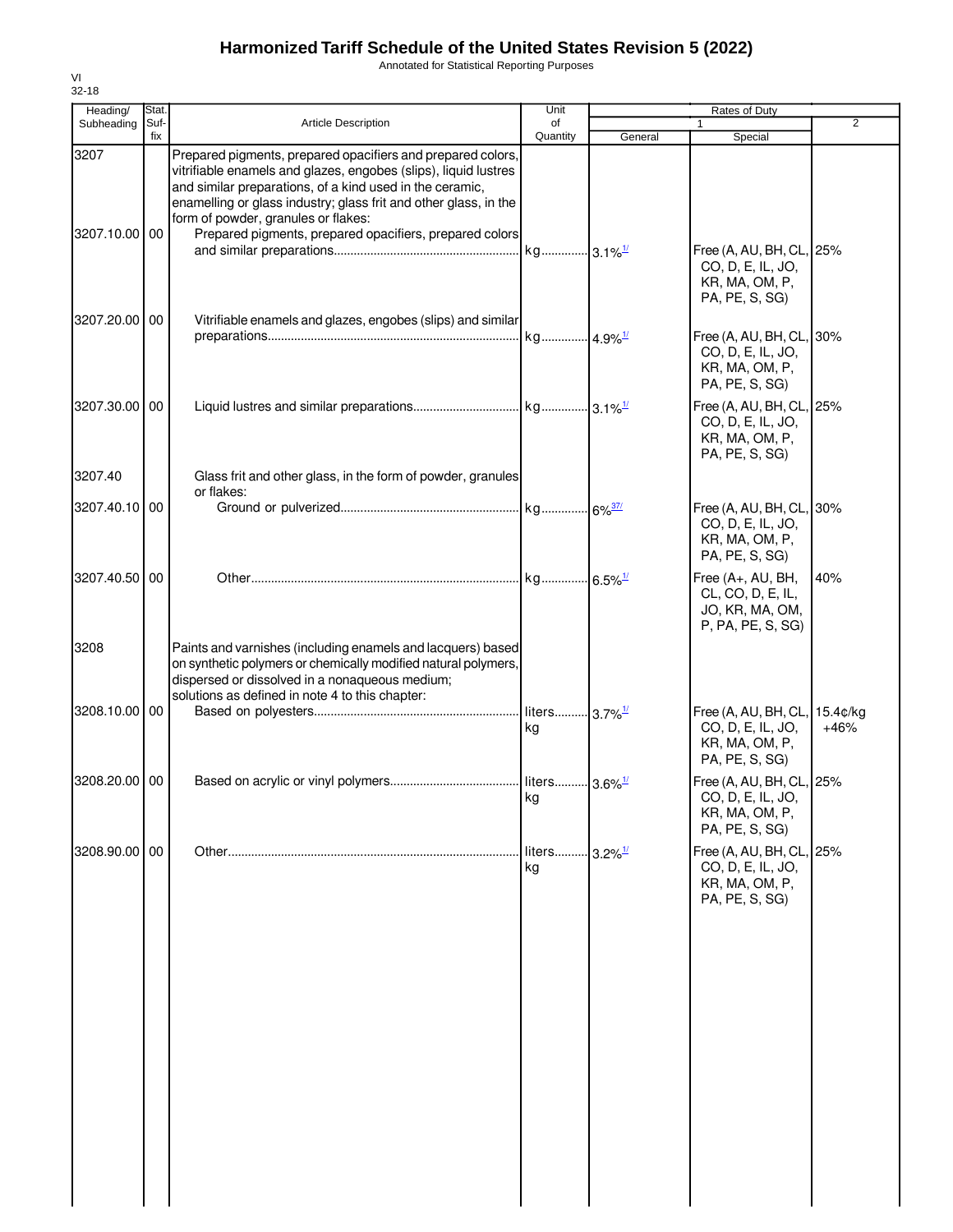Annotated for Statistical Reporting Purposes

| Heading/      | <b>Stat</b> |                                                                                                                                                                                                                                                                                   | Unit                            |                                         | Rates of Duty                                                                       |                          |
|---------------|-------------|-----------------------------------------------------------------------------------------------------------------------------------------------------------------------------------------------------------------------------------------------------------------------------------|---------------------------------|-----------------------------------------|-------------------------------------------------------------------------------------|--------------------------|
| Subheading    | Suf-<br>fix | Article Description                                                                                                                                                                                                                                                               | of<br>Quantity                  | General                                 | 1<br>Special                                                                        | $\overline{2}$           |
| 3209          |             | Paints and varnishes (including enamels and lacquers) based<br>on synthetic polymers or chemically modified natural polymers,<br>dispersed or dissolved in an aqueous medium:                                                                                                     |                                 |                                         |                                                                                     |                          |
| 3209.10.00 00 |             |                                                                                                                                                                                                                                                                                   | liters 5.1% <sup>1/</sup><br>kg |                                         | Free (A, AU, BH, CL, 25%<br>CO, D, E, IL, JO,<br>KR, MA, OM, P,<br>PA, PE, S, SG)   |                          |
| 3209.90.00 00 |             |                                                                                                                                                                                                                                                                                   | liters 5.9% <sup>1/</sup><br>kg |                                         | Free (A*, AU, BH,<br>CL, CO, D, E, IL,<br>JO, KR, MA, OM,<br>P, PA, PE, S, SG)      | $15.4c/ka +$<br>46%      |
|               |             | 3210.00.00   00   Other paints and varnishes (including enamels, lacquers and<br>distempers); prepared water pigments of a kind used for                                                                                                                                          | liters 1.8% <sup>1/</sup><br>kg |                                         | Free (A, AU, BH, CL, 25%<br>CO, D, E, IL, JO,<br>KR, MA, OM, P,<br>PA, PE, S, SG)   |                          |
|               |             |                                                                                                                                                                                                                                                                                   |                                 |                                         | Free (A+, AU, BH,<br>CL, CO, D, E, IL,<br>JO, KR, MA, OM,<br>P, PA, PE, S, SG)      | 25%                      |
| 3212          |             | Pigments (including metallic powders and flakes) dispersed<br>in nonaqueous media, in liquid or paste form, of a kind used<br>in the manufacture of paints (including enamels); stamping<br>foils; dyes and other coloring matter put up in forms or packings<br>for retail sale: |                                 |                                         |                                                                                     |                          |
| 3212.10.00 00 |             |                                                                                                                                                                                                                                                                                   |                                 | $.4.7\%$ <sup>1/</sup>                  | Free (A, AU, BH, CL, 20%<br>CO, D, E, IL, JO,<br>KR, MA, OM, P,<br>PA, PE, S, SG)   |                          |
| 3212.90.00    |             |                                                                                                                                                                                                                                                                                   |                                 | $3.1\%$ <sup>1/</sup>                   | Free (A, AU, BH, CL, 25%<br>CO, D, E, IL, JO,<br>KR, MA, OM, P,<br>PA, PE, S, SG)   |                          |
|               | 10          |                                                                                                                                                                                                                                                                                   |                                 |                                         |                                                                                     |                          |
| 3213          | 50          | Artists', students' or signboard painters' colors, modifying tints,<br>amusement colors and the like, in tablets, tubes, jars, bottles,<br>pans or in similar forms or packings:                                                                                                  |                                 |                                         |                                                                                     |                          |
| 3213.10.00 00 |             |                                                                                                                                                                                                                                                                                   |                                 | 6.5% on the<br>entire set $\frac{1}{2}$ | Free (A, AU, BH, CL,<br>CO, D, E, IL, JO,<br>KR, MA, OM, P,<br>PA, PE, S, SG)       | 70% on the<br>entire set |
| 3213.90.00 00 |             |                                                                                                                                                                                                                                                                                   |                                 | $3.4\%$ <sup>1/</sup>                   | Free (A, AU, BH, CL, 48.6%<br>CO, D, E, IL, JO,<br>KR, MA, OM, P,<br>PA, PE, S, SG) |                          |
|               |             |                                                                                                                                                                                                                                                                                   |                                 |                                         |                                                                                     |                          |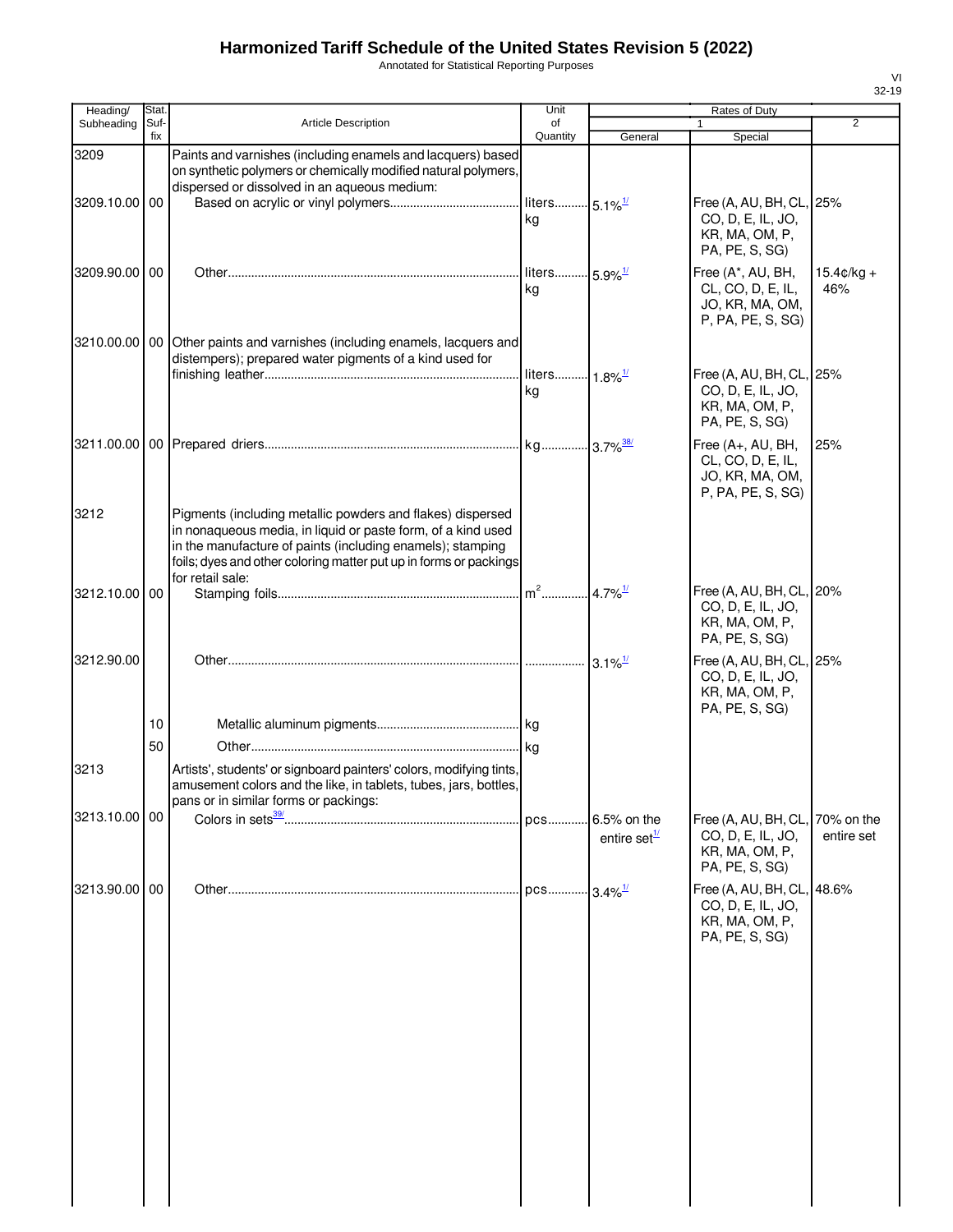Annotated for Statistical Reporting Purposes

| Heading/                                  | Stat.              |                                                                                                                                                                                                                                                                              | Unit           | Rates of Duty |                                                                                                                    | $\overline{2}$ |  |
|-------------------------------------------|--------------------|------------------------------------------------------------------------------------------------------------------------------------------------------------------------------------------------------------------------------------------------------------------------------|----------------|---------------|--------------------------------------------------------------------------------------------------------------------|----------------|--|
| Subheading                                | Suf-<br>fix        | Article Description                                                                                                                                                                                                                                                          | of<br>Quantity | General       | Special                                                                                                            |                |  |
| 3214<br>3214.10.00                        |                    | Glaziers' putty, grafting putty, resin cements, caulking<br>compounds and other mastics; painters' fillings; nonrefractory<br>surfacing preparations for facades, indoor walls, floors, ceilings<br>or the like:<br>Glazier's putty, grafting putty, resin cements, caulking |                |               | Free (A, AU, BH, CL, 20%<br>CO, D, E, IL, JO,                                                                      |                |  |
| 3214.90<br>3214.90.10 00<br>3214.90.50 00 | 10<br>$20\,$<br>90 | Mastics:<br>Other:                                                                                                                                                                                                                                                           |                |               | KR, MA, OM, P,<br>PA, PE, S, SG)<br>Free (A+, AU, BH,<br>CL, CO, D, E, IL,<br>JO, KR, MA, OM,<br>P, PA, PE, S, SG) | 20%<br>60%     |  |
|                                           |                    |                                                                                                                                                                                                                                                                              |                |               |                                                                                                                    |                |  |
|                                           |                    |                                                                                                                                                                                                                                                                              |                |               |                                                                                                                    |                |  |
|                                           |                    |                                                                                                                                                                                                                                                                              |                |               |                                                                                                                    |                |  |
|                                           |                    |                                                                                                                                                                                                                                                                              |                |               |                                                                                                                    |                |  |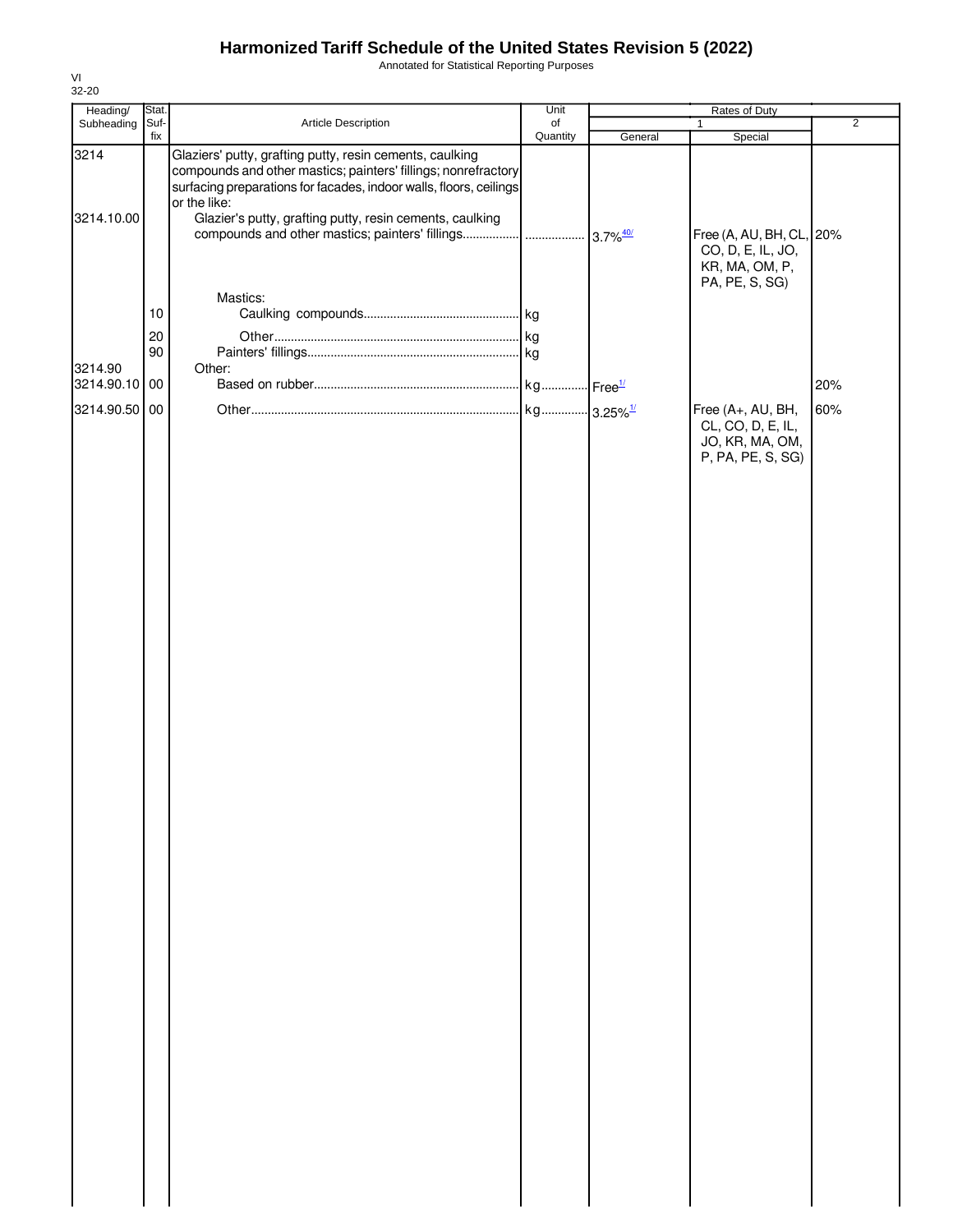Annotated for Statistical Reporting Purposes

| Heading/                 | Stat.       |                                                                                                 | Unit           |                               | Rates of Duty                                                                                        |                |
|--------------------------|-------------|-------------------------------------------------------------------------------------------------|----------------|-------------------------------|------------------------------------------------------------------------------------------------------|----------------|
| Subheading               | Suf-<br>fix | <b>Article Description</b>                                                                      | of<br>Quantity | General                       | Special                                                                                              | $\overline{2}$ |
| 3215                     |             | Printing ink, writing or drawing ink and other inks, whether or<br>not concentrated or solid:   |                |                               |                                                                                                      |                |
| 3215.11                  |             | Printing ink:<br>Black:                                                                         |                |                               |                                                                                                      |                |
| 3215.11.10 00            |             | Solid:<br>In engineered shapes, for insertion into<br>apparatus of subheadings 8443.31, 8443.32 |                |                               |                                                                                                      |                |
|                          |             |                                                                                                 |                |                               |                                                                                                      | 10%            |
| 3215.11.30 00            |             |                                                                                                 |                |                               | Free (A, AU, BH, CL, 10%<br>CO, E, IL, JO, KR,<br>MA, OM, P, PA,                                     |                |
| 3215.11.90               |             |                                                                                                 |                | $1.8\%$ <sup>1/</sup>         | PE, S, SG)<br>Free (A, AU, BH, CL, 10%<br>CO, E, IL, JO, KR,<br>MA, OM, P, PA,<br>PE, S, SG)         |                |
|                          | 10          |                                                                                                 | . kg           |                               |                                                                                                      |                |
|                          |             | Other:                                                                                          |                |                               |                                                                                                      |                |
|                          | 20          |                                                                                                 |                |                               |                                                                                                      |                |
|                          | 30          |                                                                                                 | . kg           |                               |                                                                                                      |                |
|                          | 40          |                                                                                                 |                |                               |                                                                                                      |                |
|                          | 50          |                                                                                                 |                |                               |                                                                                                      |                |
| 3215.19                  | 60          | Other:                                                                                          |                |                               |                                                                                                      |                |
|                          |             | Solid:                                                                                          |                |                               |                                                                                                      |                |
| 3215.19.10 00            |             | In engineered shapes, for insertion into<br>apparatus of subheadings 8443.31, 8443.32           |                |                               |                                                                                                      | 10%            |
| 3215.19.30 00            |             |                                                                                                 |                |                               | Free (A, AU, BH, CL, 10%                                                                             |                |
| 3215.19.90               |             |                                                                                                 |                | $1.8\%$ <sup>1/</sup>         | CO, E, IL, JO, KR,<br>MA, OM, P, PA,<br>PE, S, SG)<br>Free (A, AU, BH, CL, 10%<br>CO, E, IL, JO, KR, |                |
|                          | 10          |                                                                                                 |                |                               | MA, OM, P, PA,<br>PE, S, SG)                                                                         |                |
|                          |             | Other:                                                                                          |                |                               |                                                                                                      |                |
|                          | 20          |                                                                                                 |                |                               |                                                                                                      |                |
|                          | 30          |                                                                                                 | kg             |                               |                                                                                                      |                |
|                          | 40          |                                                                                                 | . Ikg          |                               |                                                                                                      |                |
|                          | 50          |                                                                                                 |                |                               |                                                                                                      |                |
|                          | 60          |                                                                                                 |                |                               |                                                                                                      |                |
| 3215.90<br>3215.90.10 00 |             | Other:                                                                                          |                |                               | Free (A, AU, BH, CL, 15%<br>CO, D, E, IL, JO,<br>KR, MA, OM, P,<br>PA, PE, S, SG)                    |                |
| 3215.90.50 00            |             |                                                                                                 |                | $\cdot$ 1.8% $^{\frac{1}{2}}$ | Free (A, AU, BH, CL, 10%<br>CO, D, E, IL, JO,<br>KR, MA, OM, P,<br>PA, PE, S, SG)                    |                |
|                          |             |                                                                                                 |                |                               |                                                                                                      |                |